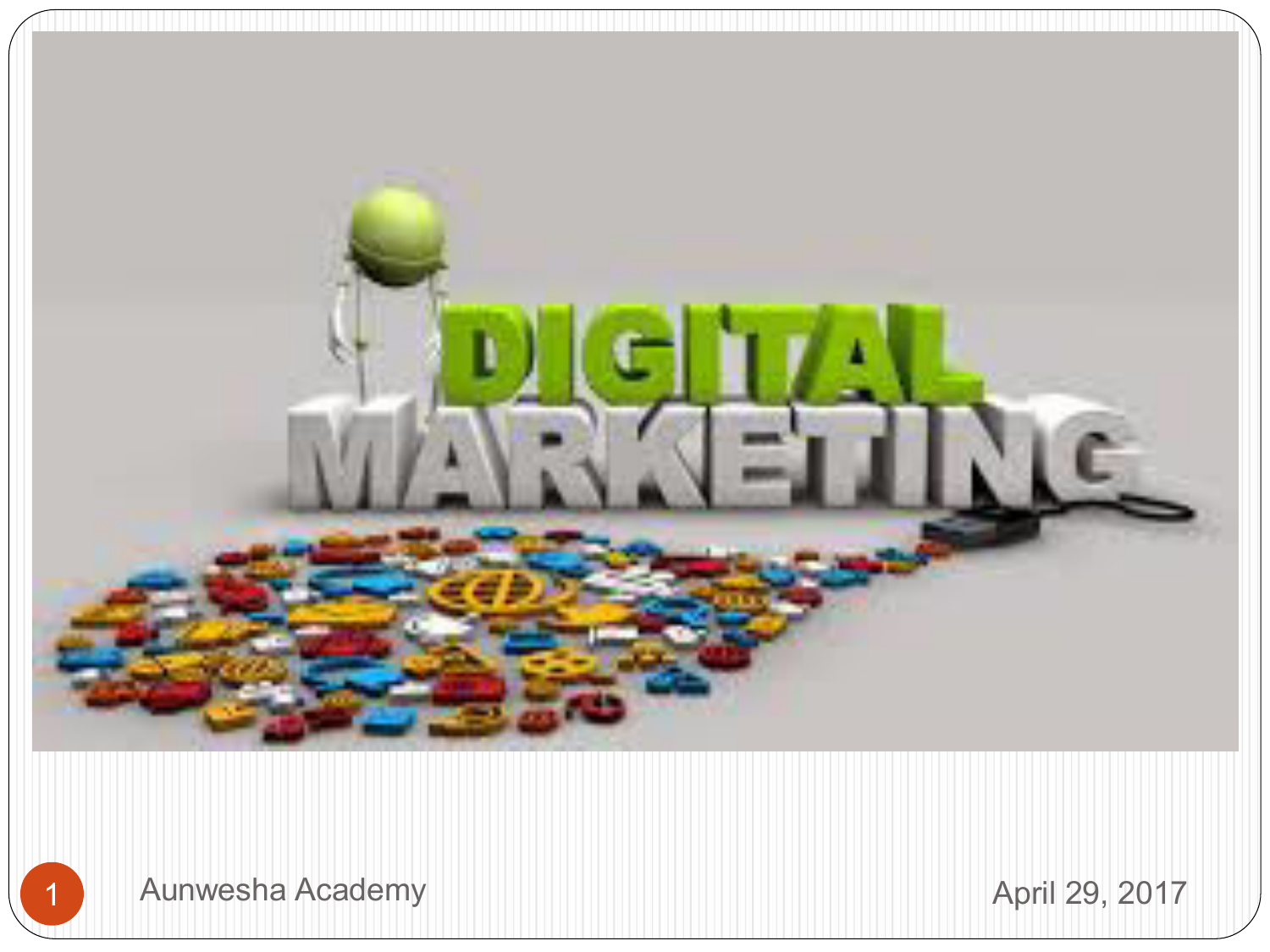#### **Definition of Marketing**

- "Marketing is the science and art of exploring, creating, and delivering value to satisfy the needs of a target market at a profit."
	- Philip Kotler, Marketing Guru

 "Marketing is the activity, set of institutions, and processes for creating, communicating, delivering, and exchanging offerings that have value for customers, clients, partners, and society at large."

- American Marketing Association

Aunwesha Academy 29, 2017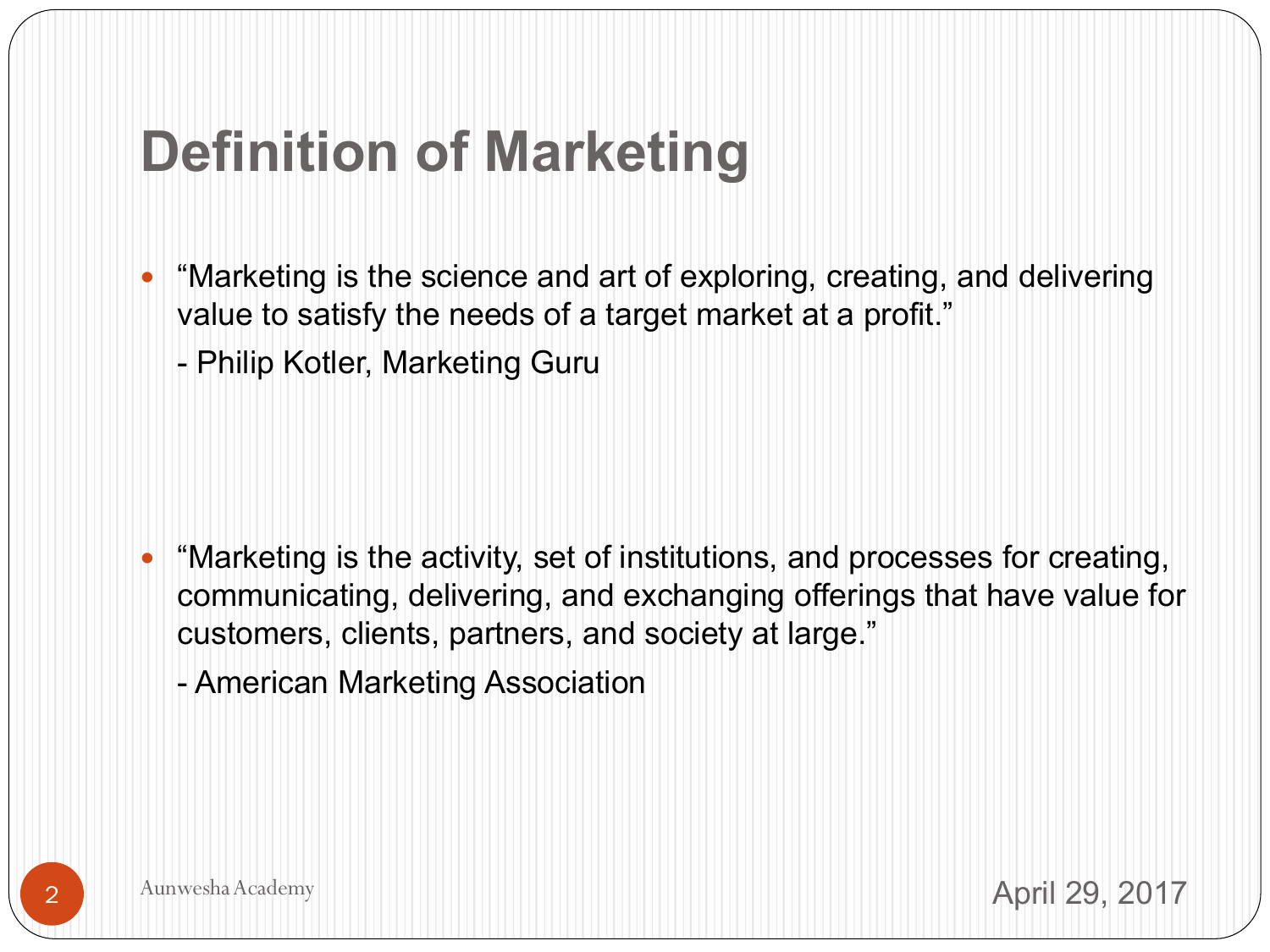# **Introduction to Digital Marketing**

- Digital marketing communication is the adaptation of product, place, promotion, and price in the digital context, just like traditional marketing
- Digital Marketing is often referred to as online marketing / internet marketing / web marketing
- Digital Marketing also boasts of a new branch of Social Media Marketing
- As a marketer digital or traditional you need to have a complete understanding of your audience / customer
- Digital media is a so widespread now that anybody can access any information anytime from anywhere
- Digital Marketers are able to monitor, in real time, and analyze what works and what doesn't along with the rate of sale conversion
- 3 Aunwesha Academy **Aunwesha Academy April 29, 2017**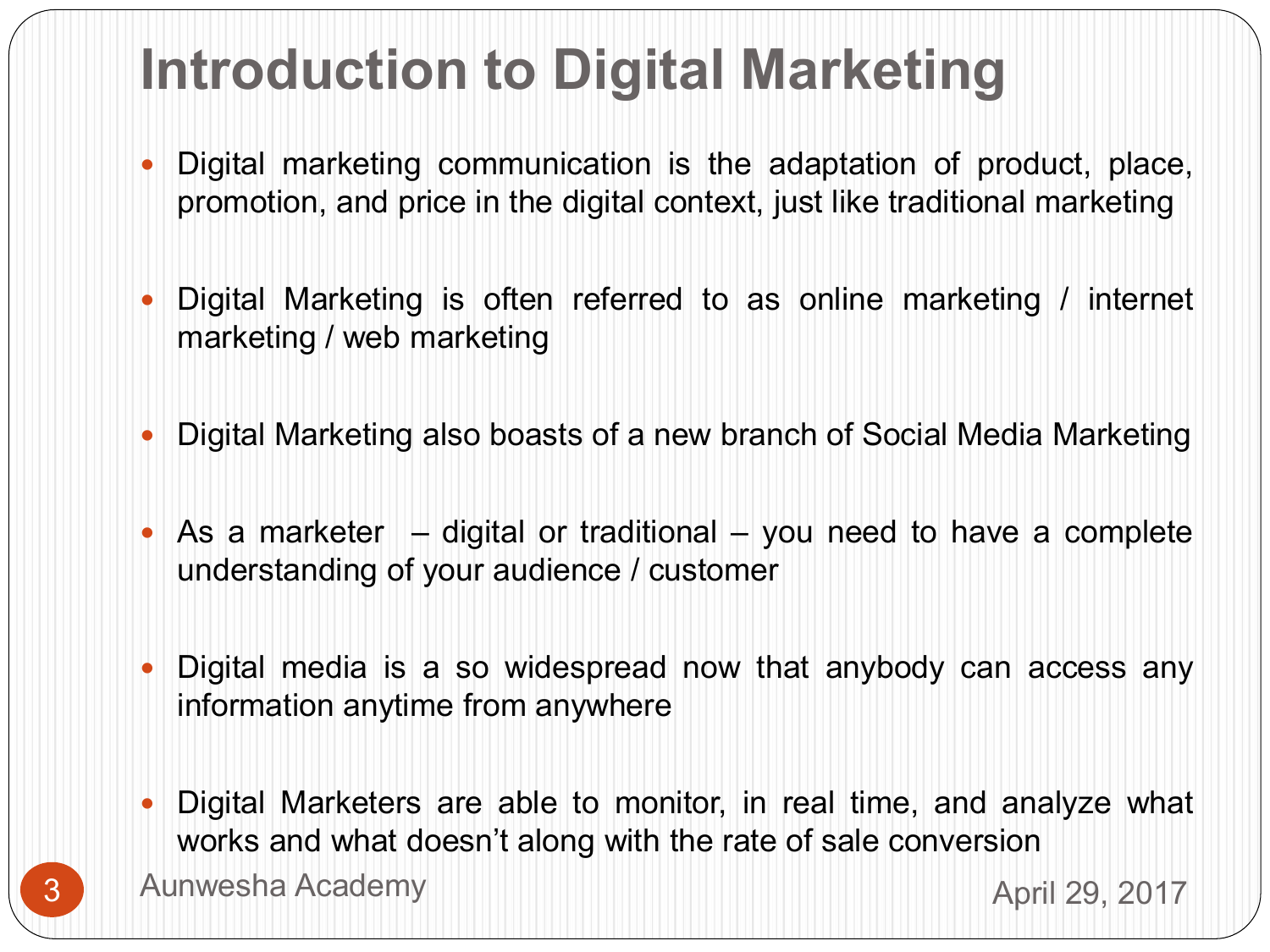#### **Digital Marketing Communication Mix**

- Search Engine Optimization (SEO): Become discoverable to audience
- Web Analytics (WA): Understand how your audience interacts
- Pay Per Click (PPC): Advertise and gain footfalls
- Conversion Optimization: Maximize revenue from footfalls
- Email Marketing: Leverage and engage with your customer base
- Content Marketing: Use content to get your message viral
- Social Media: Harness social media to reach and engage audience
- Mobile Marketing: Grab a share of the fastest growing Internet segment Aunwesha Academy **Aunwesha Academy Aunwesha Academy April 29, 2017**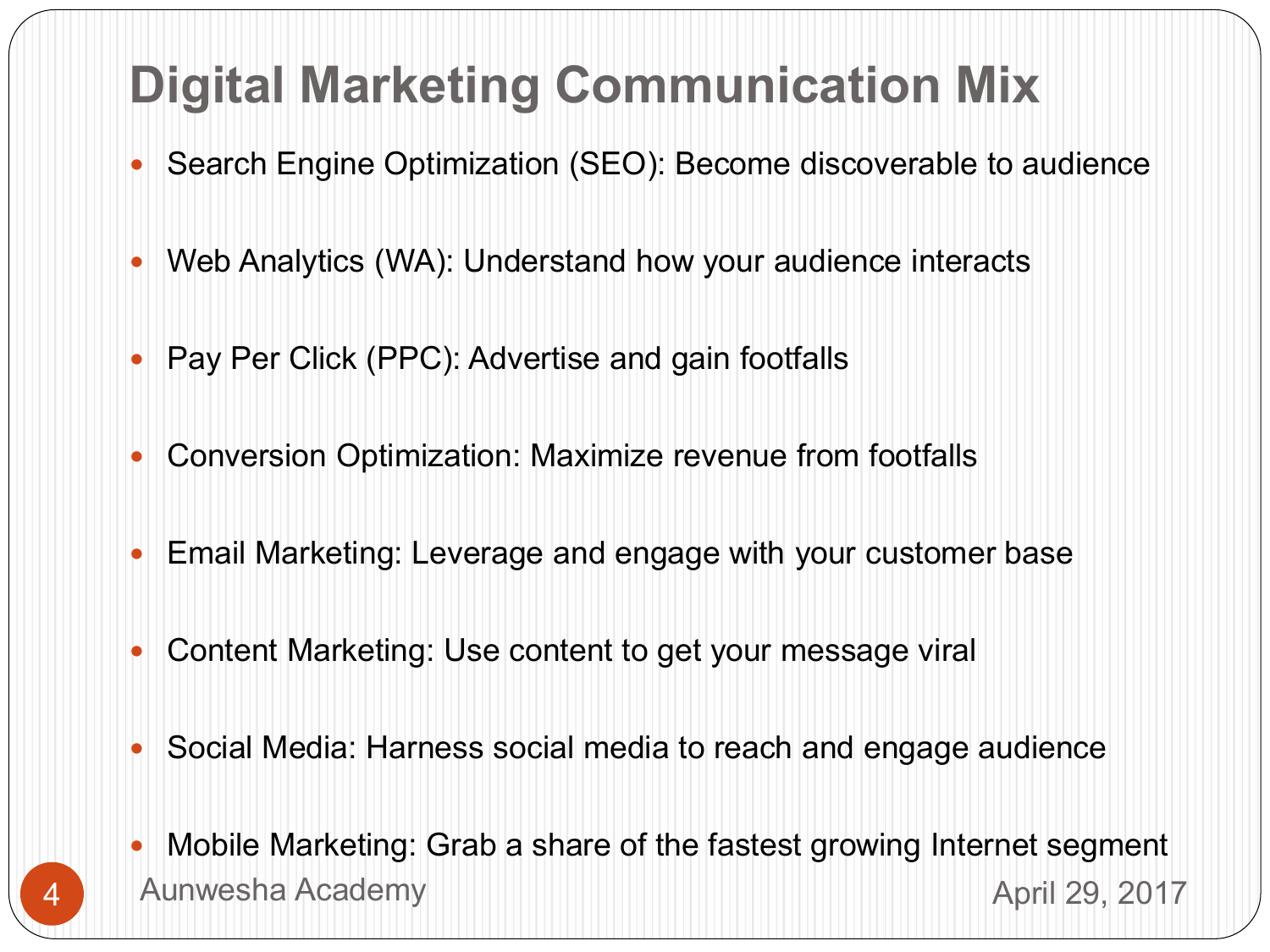### **Career Benefits**

- There is huge shortage of specialized professionals in this space. A good training program will prepare you for job opportunities in the digital marketing industry.
- You can position yourself as an internet or online marketing expert and lead communication / content promotion campaigns.
- Employers are now fast moving toward freelance and contract workers to get the higher-level skill set they need instead of hiring full-time marketers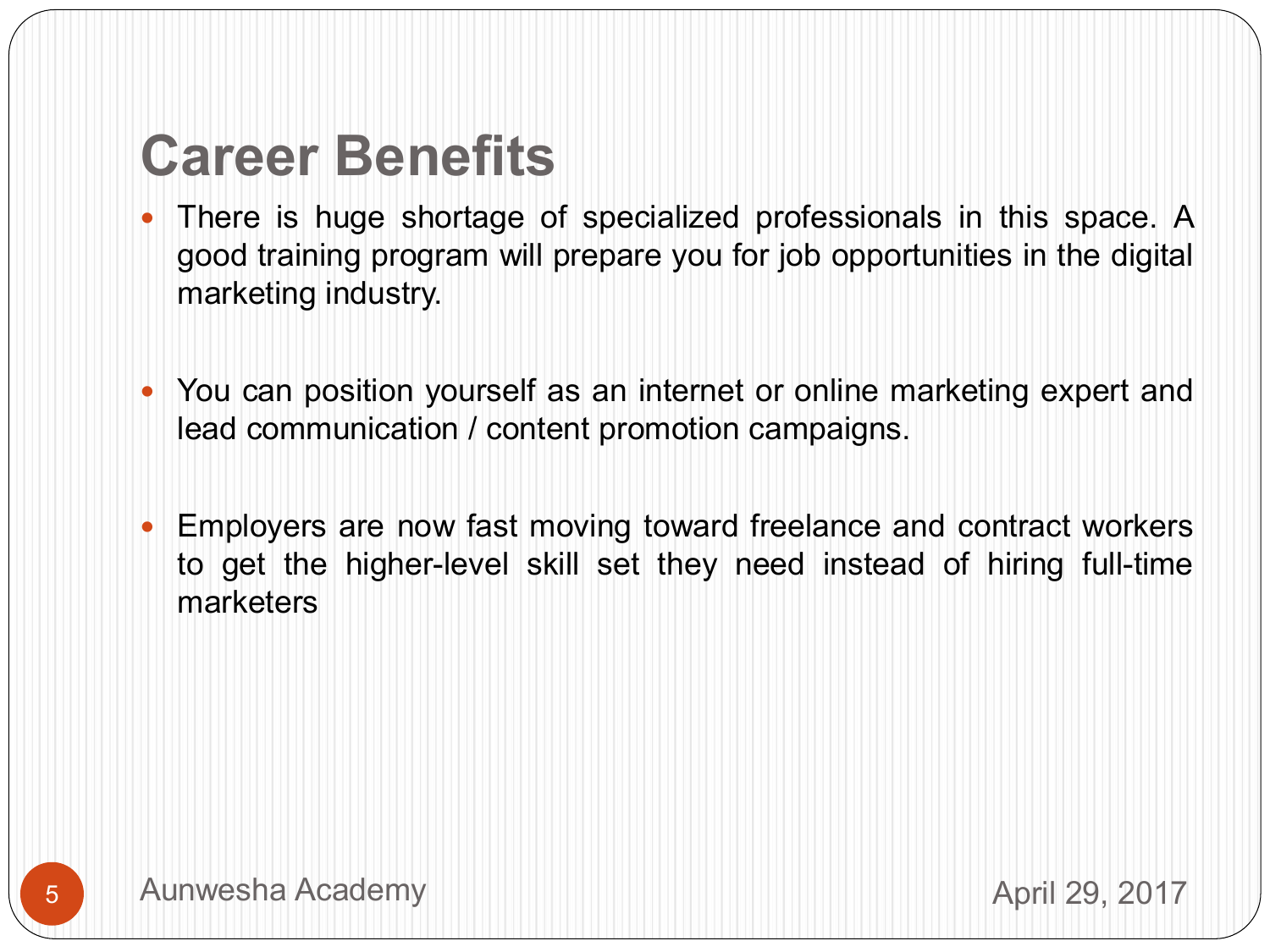#### **Importance of Digital Marketing for You**

- Companies have a digital budget—**68%** of companies have a separate marketing budget for digital media (Gartner).
- Companies are increasing digital budgets—**51%** plan on increasing their digital marketing budget (Gartner).
- There is steep increase in digital budgets—**17%** is the planned average increase in their digital marketing budget (Gartner).
- Companies need lots of digital marketers—There are **220k** digital marketing jobs on Indeed in US. There are **66k** digital marketing jobs on Naukri in India.
- Paid well—Online marketing professionals are paid **82%** more than marketing professionals as per Indeed Salary Data report.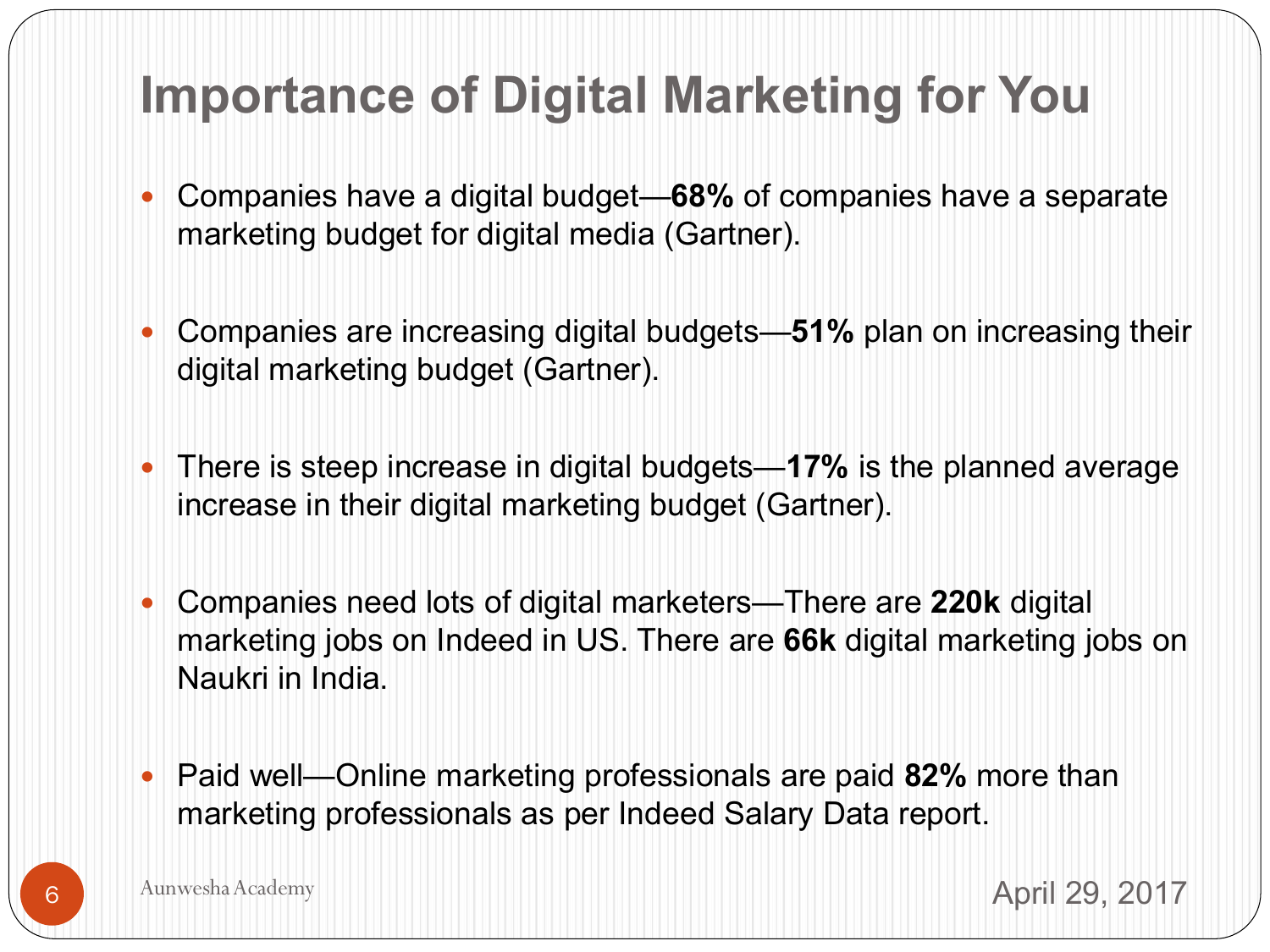# **Job Opportunities for Digital Marketer**

- There is **27%** talent gap between demand and supply in marketing experts for email, content and social media, **29%** for mobile and **37%** for analytics
- There is an increase of **35%** in social media marketing, **15%,** in search engine optimization and **24%** in digital strategy jobs in 2015-16
- Even pay scale improves for those making the smart transition from traditional to digital marketing
- Also there is less disparity in salaries between male and female employees in the digital marketing space
- Overall, the job market will see about **80%** growth in the next decade

7 Aunwesha Academy April 29, 2017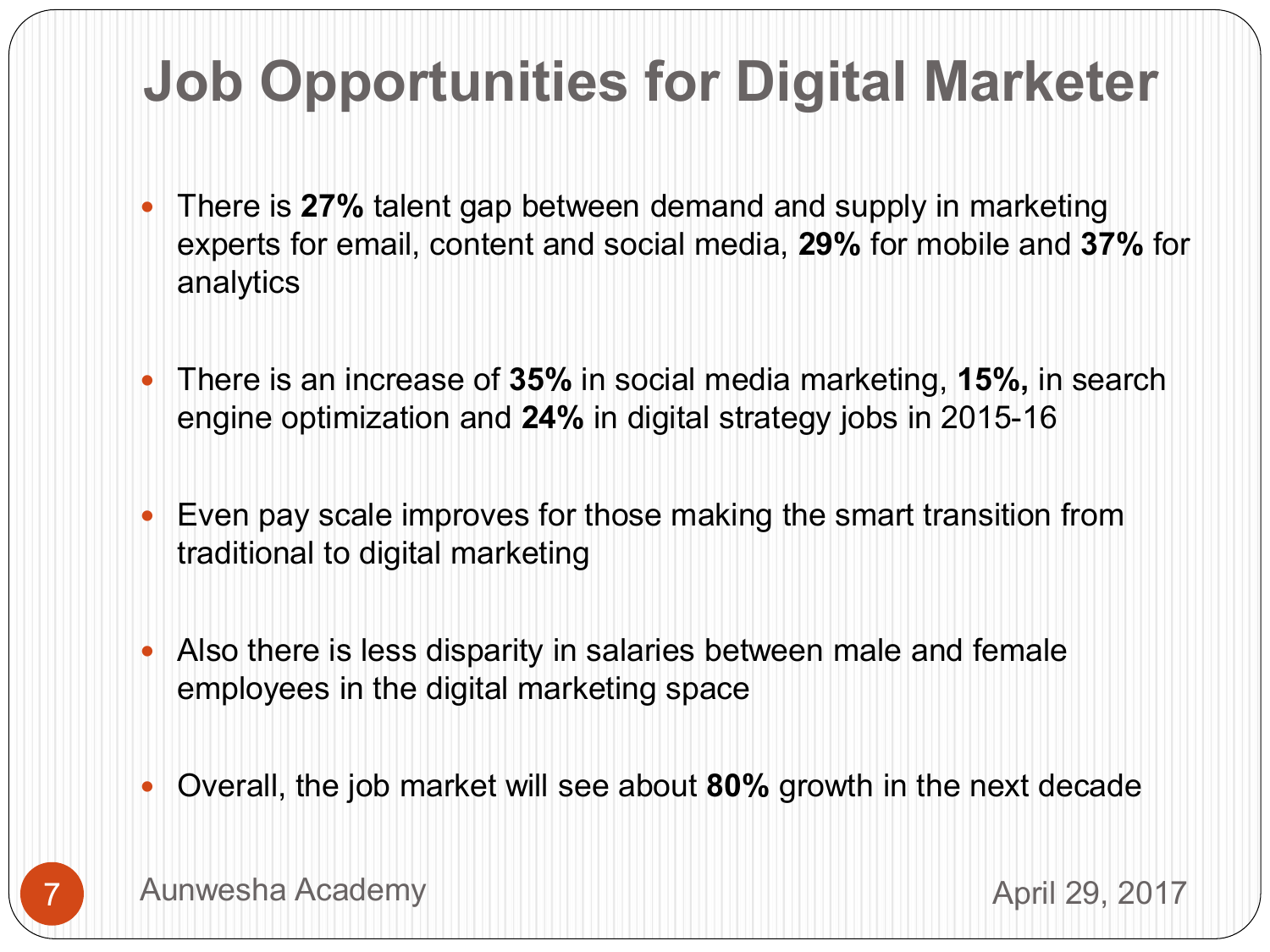## **DIGITAL IN 2017: GLOBAL OVERVIEW**

- **3.77** billion global internet users, equaling 50% penetration; grew by 10% in 2016, up 354 million compared to 2015
- **2.80** billion global social media users, equaling 37% penetration; increased by 21%, up 482 million versus 2015
- **4.92** billion global mobile users, equaling 66% penetration; grew by 5%, up 222 million over the past 12 months;
- **2.56** billion global mobile social media users, equaling 34% penetration; grew by 30%, up an impressive 581 million in 2016
- **1.61** billion global e-commerce users, equaling 22% penetration



8 Aunwesha Academy **8 Aunwesha Academy April 29, 2017**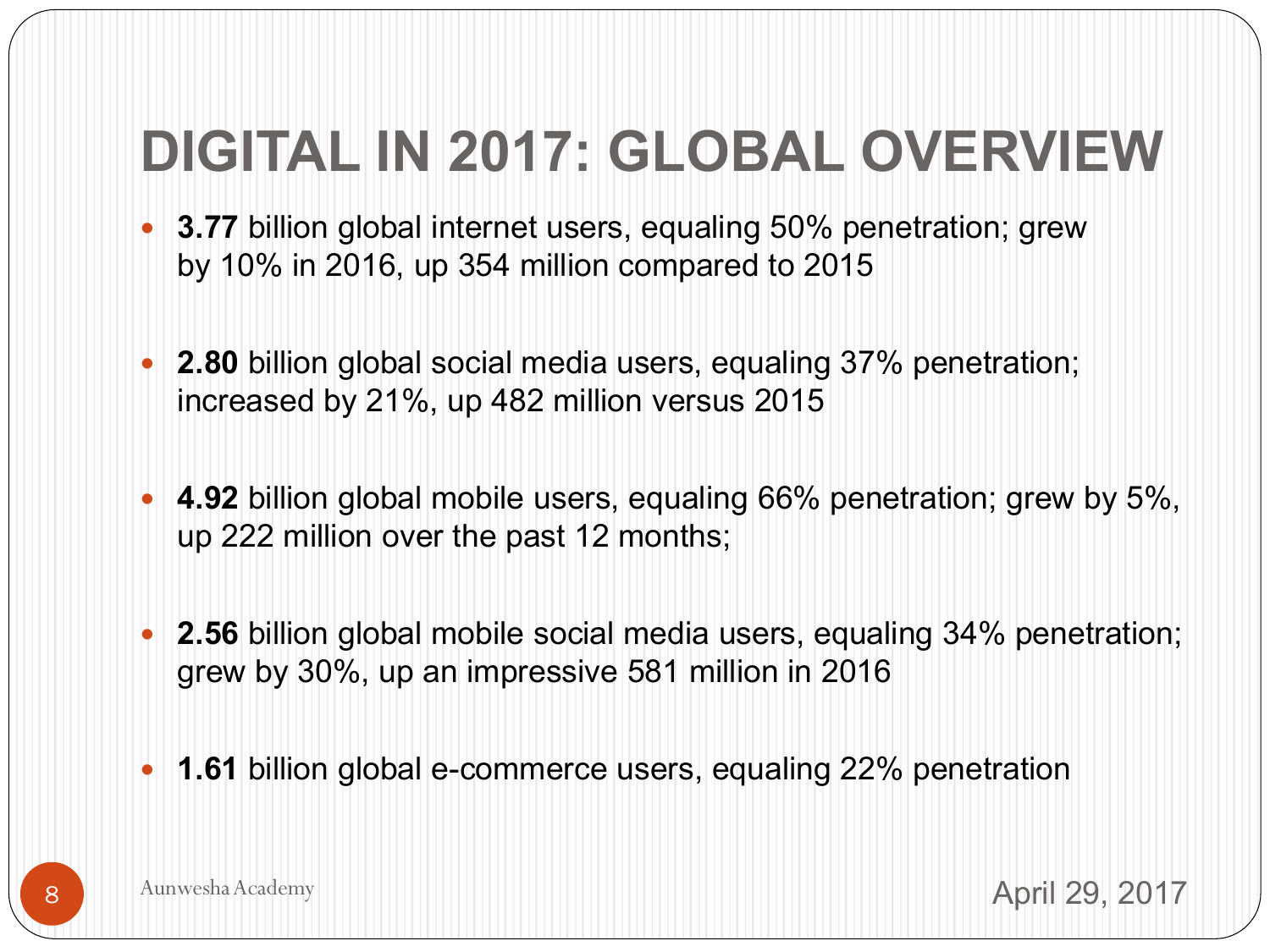# **Core Areas of Digital Marketing**

9 Aunwesha Academy **Aunwesha Academy April 29, 2017**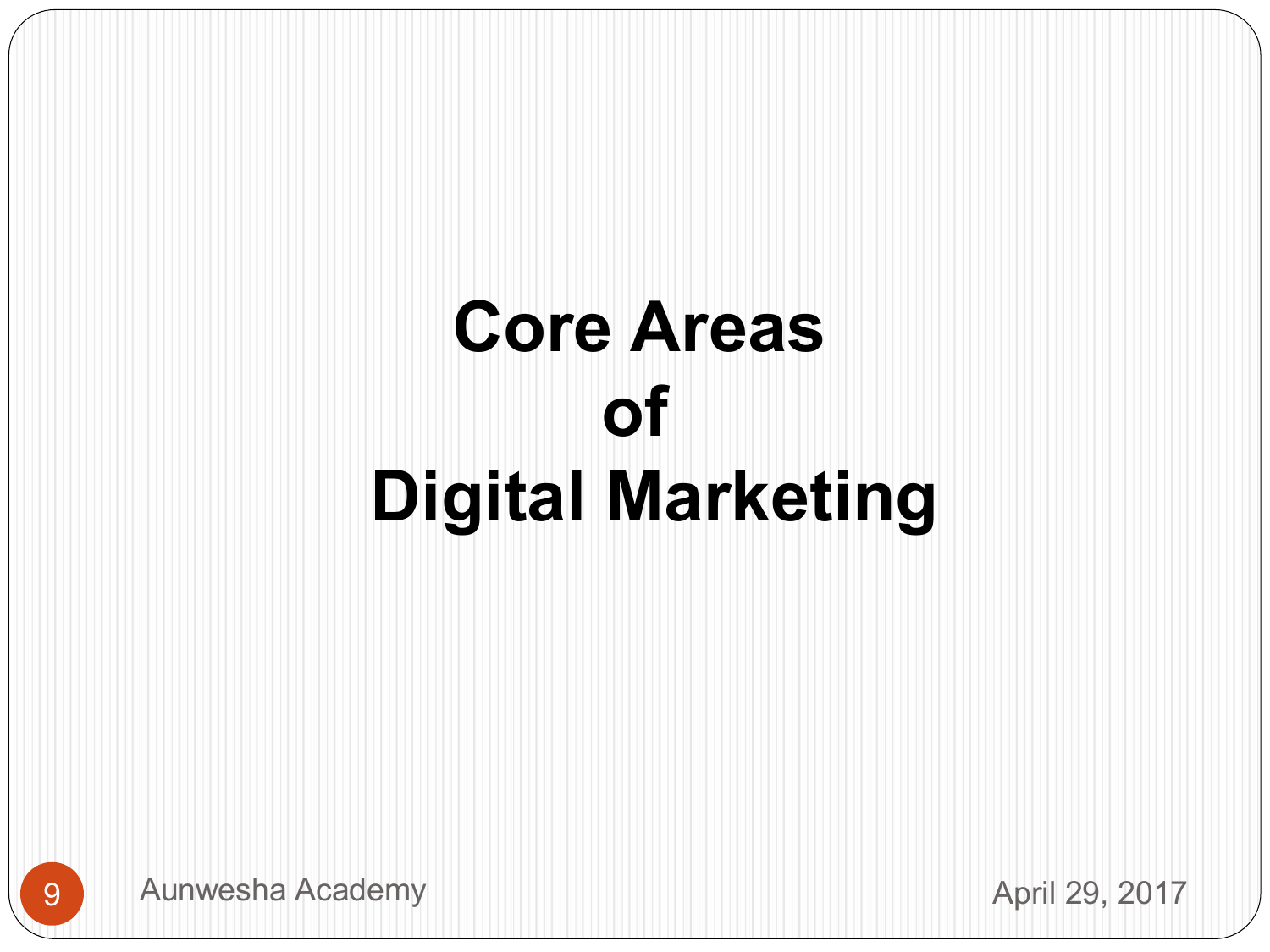# **Web Analytics**

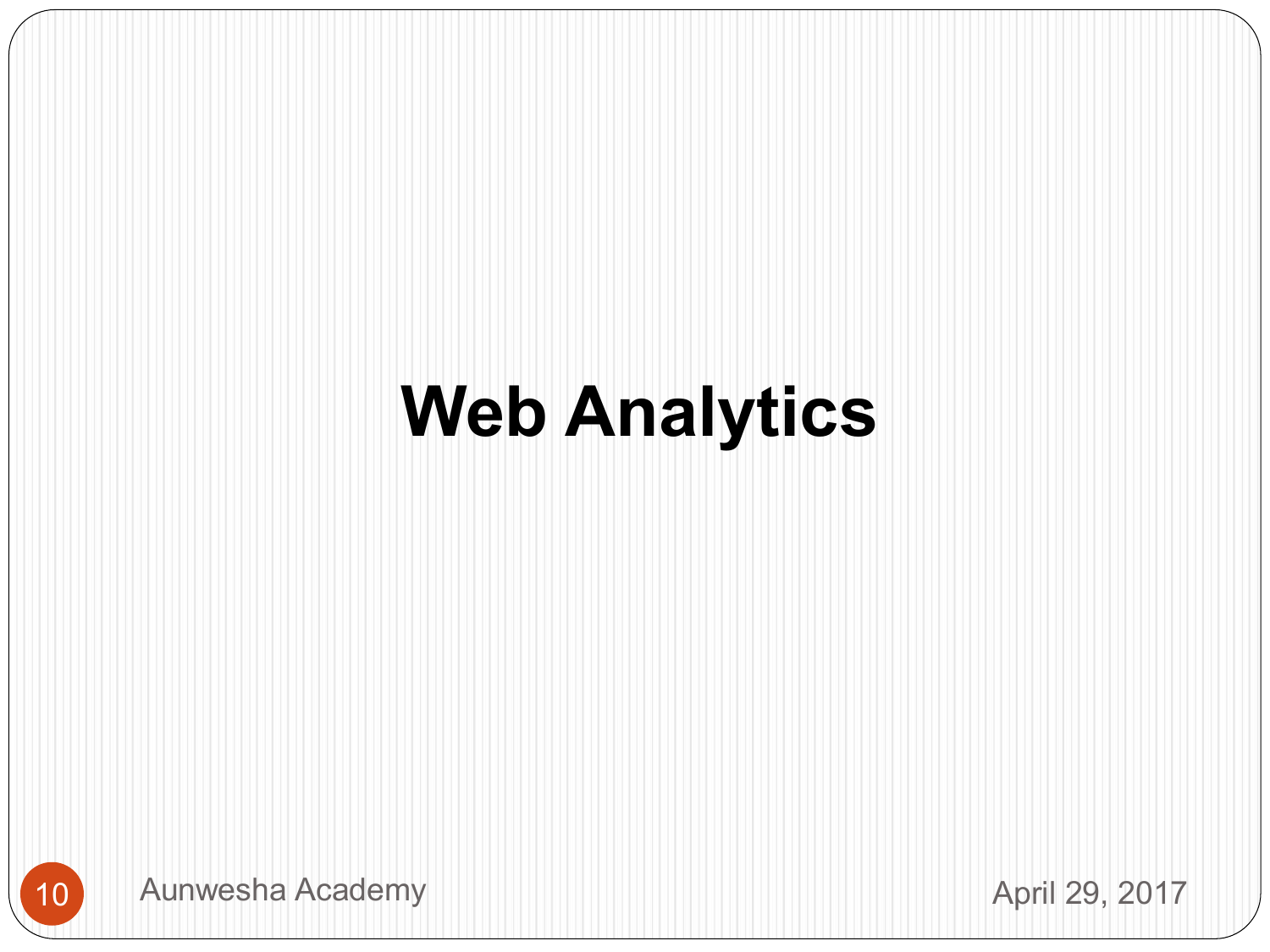### **Web Analytics**

Web analytics is essential to understand

- where, when, how customers heard about your business
- what are their preferences
- how their past purchases informed their choice

Web Analytics helps to know

- how people have been responding to similar websites
- what is the behavior of the visitors to your website
- what is a good content to improve inbound traffic, etc.



11 Aunwesha Academy **Auncesha Academy** April 29, 2017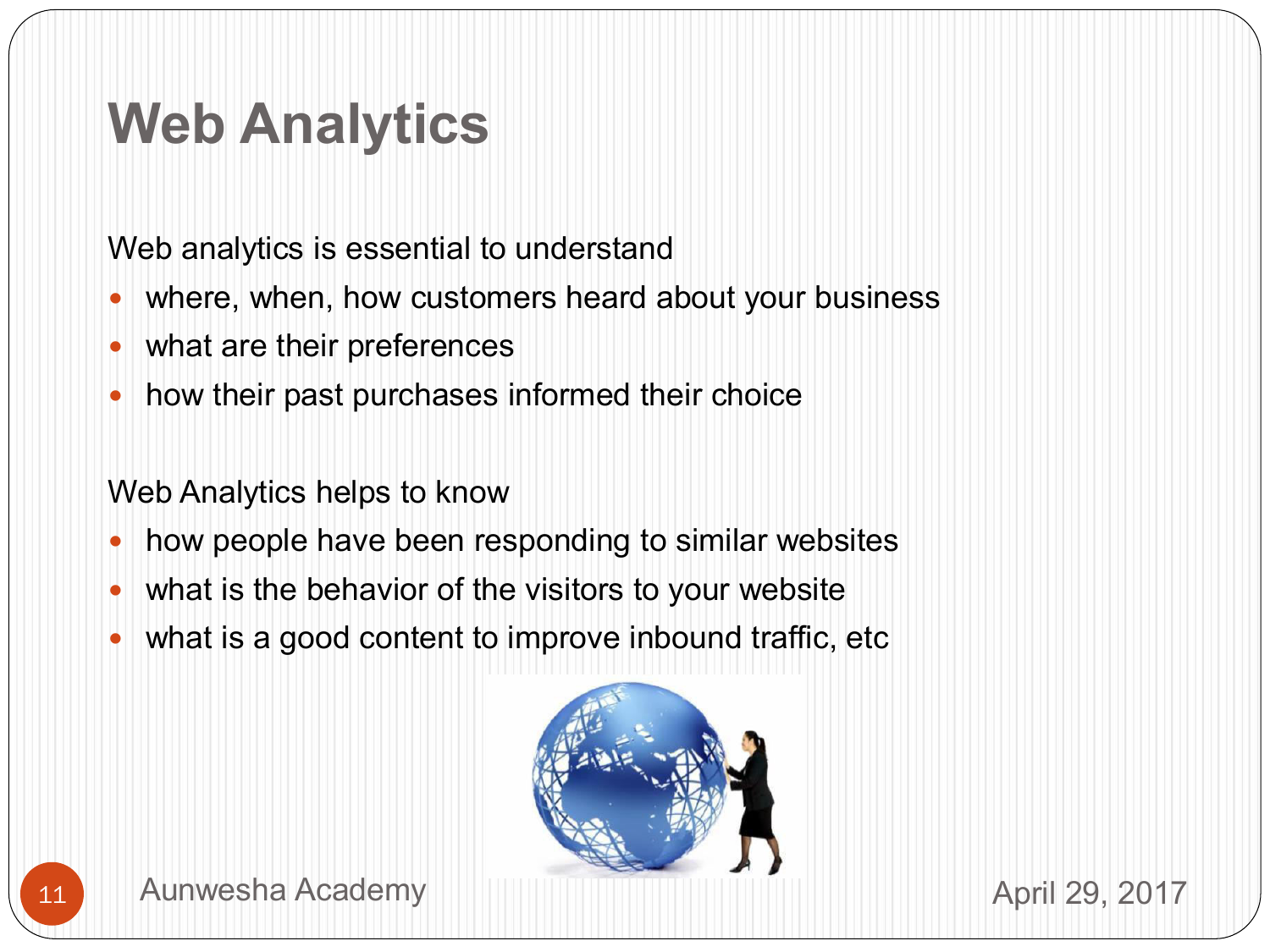### **Web Analytics**

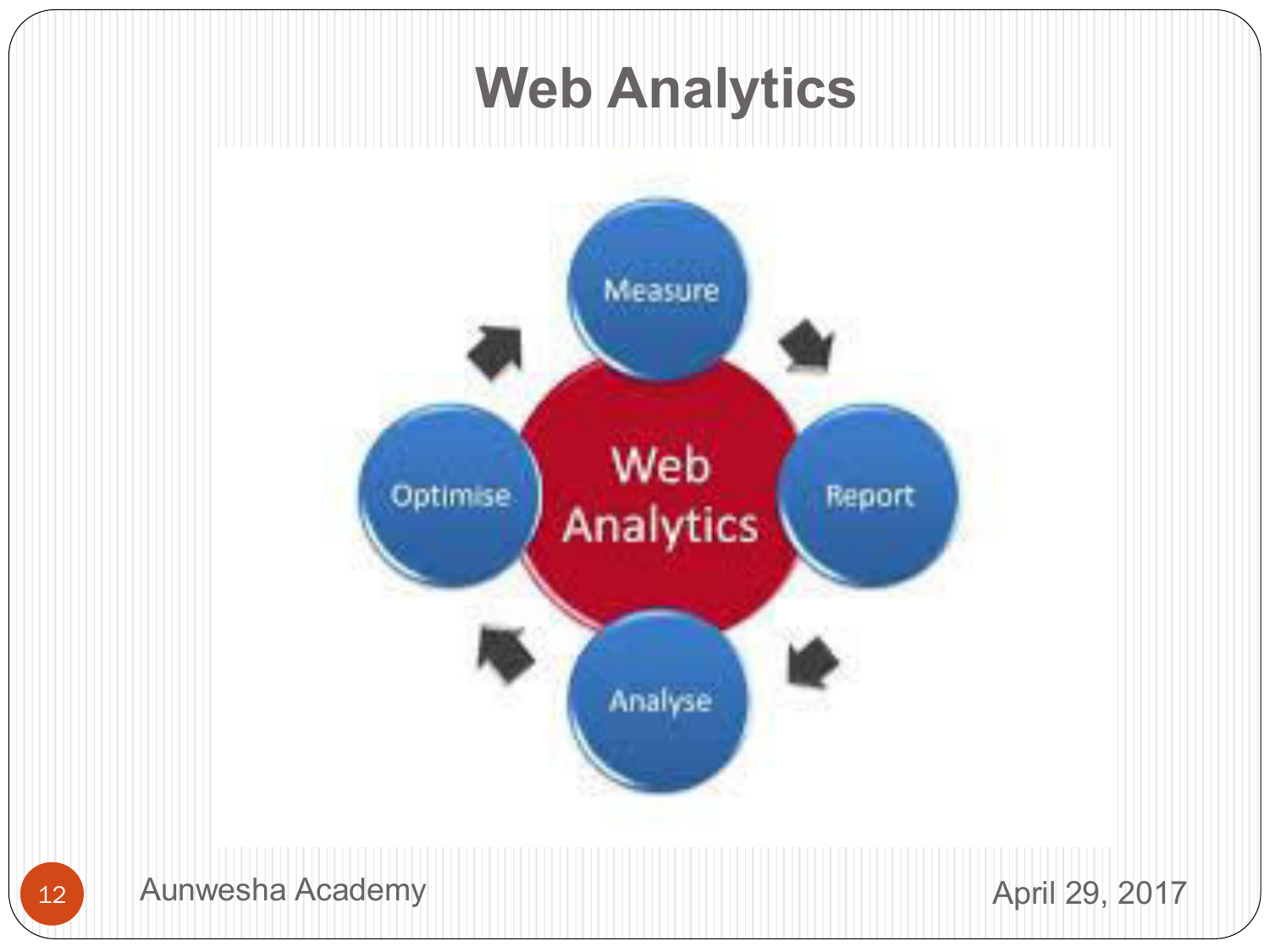# **Web Analytics – Training**

The training on Web Analytics will enable you to develop

- comprehensive expertise to use the right tools
- assess visitor behavior on websites, so that you can improve site performance and implement better campaigns

You will also learn about

- testing customer behavior
- using competitive intelligence tools
- campaign tracking

After completing this course, you will be able to

- identify Key Performance Indicators for your business
- understand how to segment your data
- become familiar with the methods to extract qualitative data
- Finally, analyze how different digital channels impact the bottom line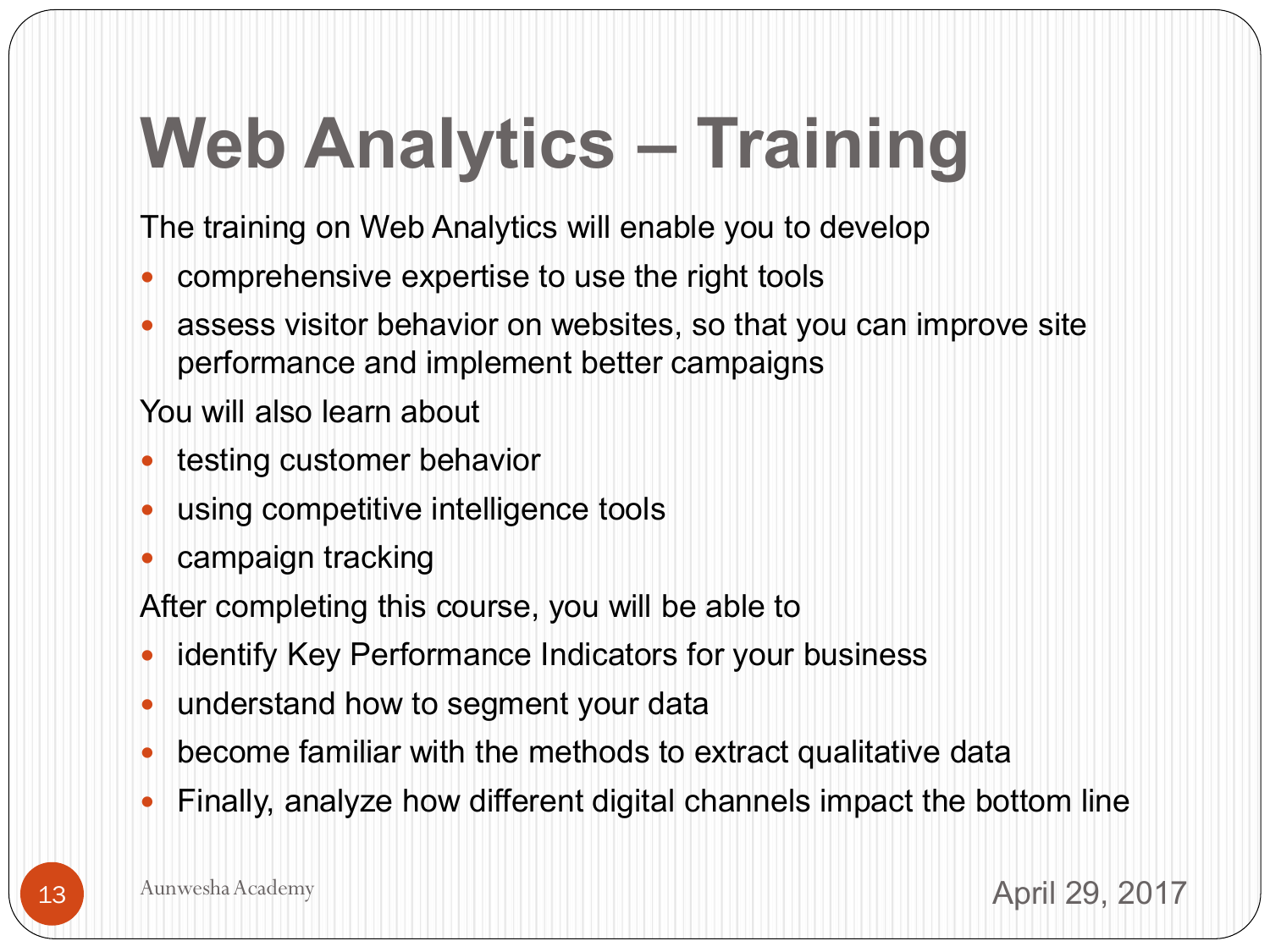### **Web Analytics – Job Opportunities**

Web Analytics have been leading the marketing activities band presently. However, according to survey done by moz.com, there is still shortage of qualified data analysts in the industry.

 As users accumulate data on sales, purchase history, site interactions, search activities, etc grows, so does the need for qualified personnel to collate it into usable data. That is the growing world of web analysts.

 There is **37%** talent gap between demand and supply in marketing experts for Web Analytics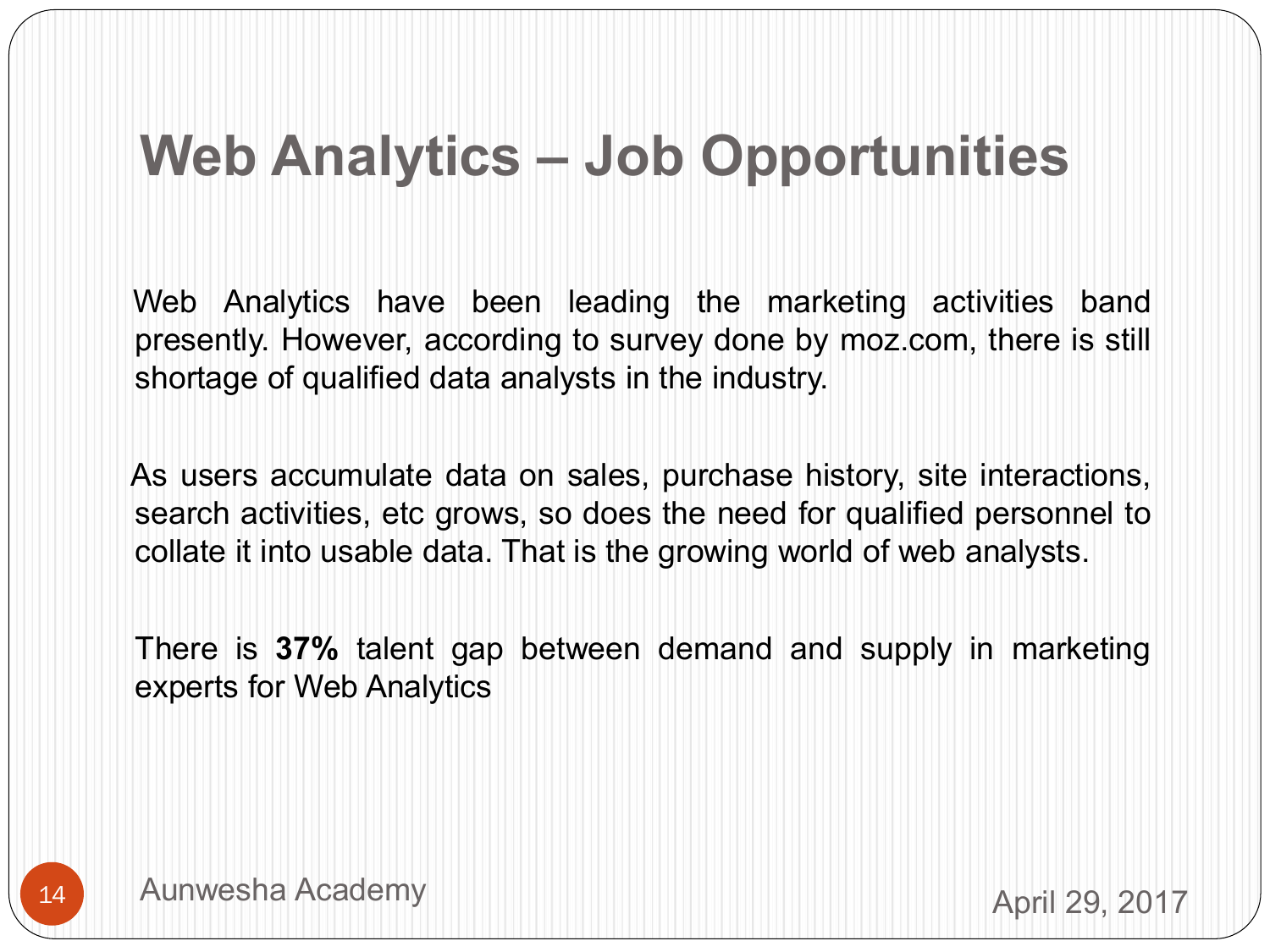### **Web Analytics – course module**

- Introduction to Web Analytics
- Key Performance Indicators
- Segmentation
- Qualitative Data
- Campaign Tracking
- Multi Channel Attribution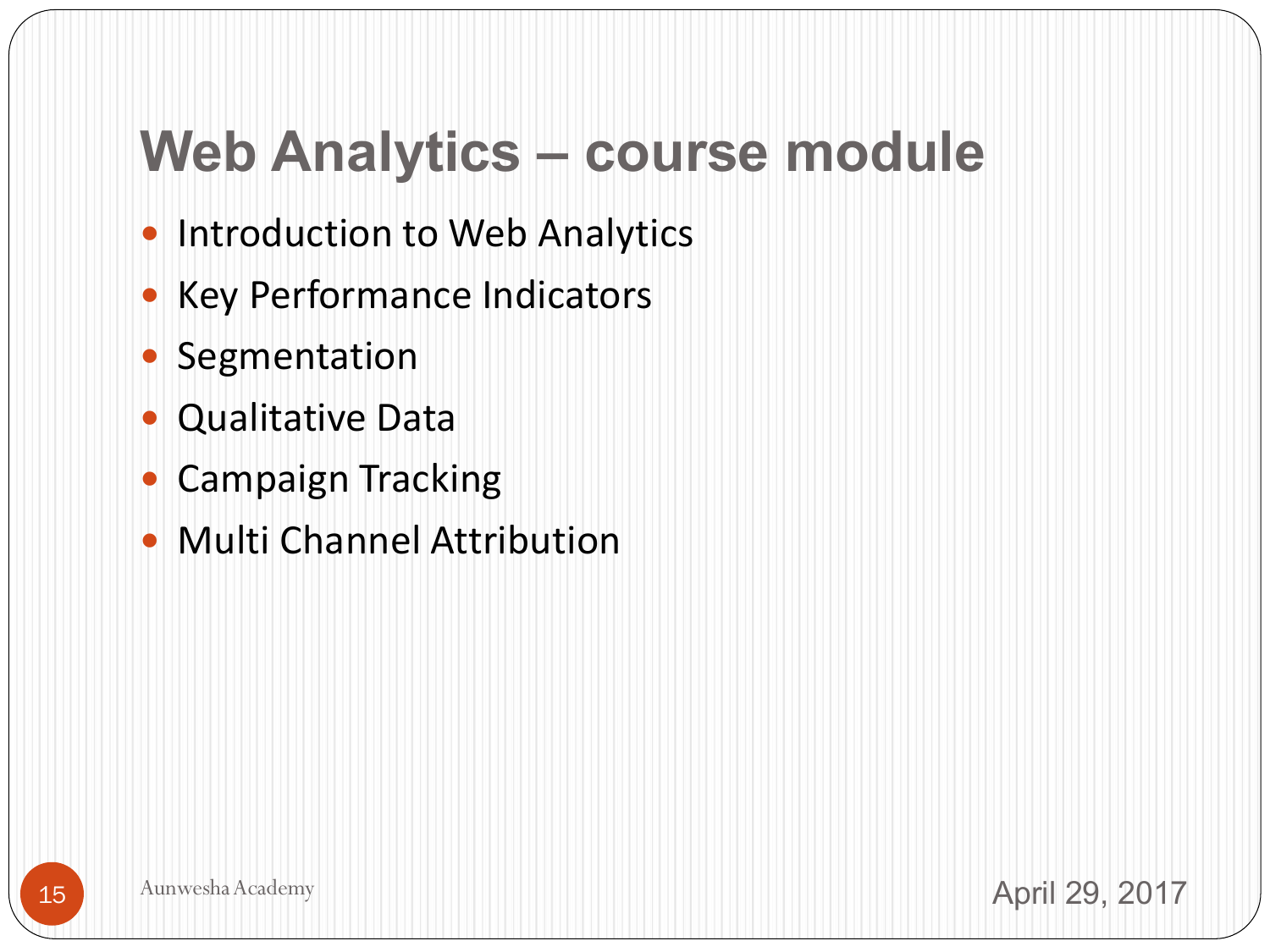# **Social Media Marketing**

16 Aunwesha Academy **Aunwesha Academy April 29, 2017**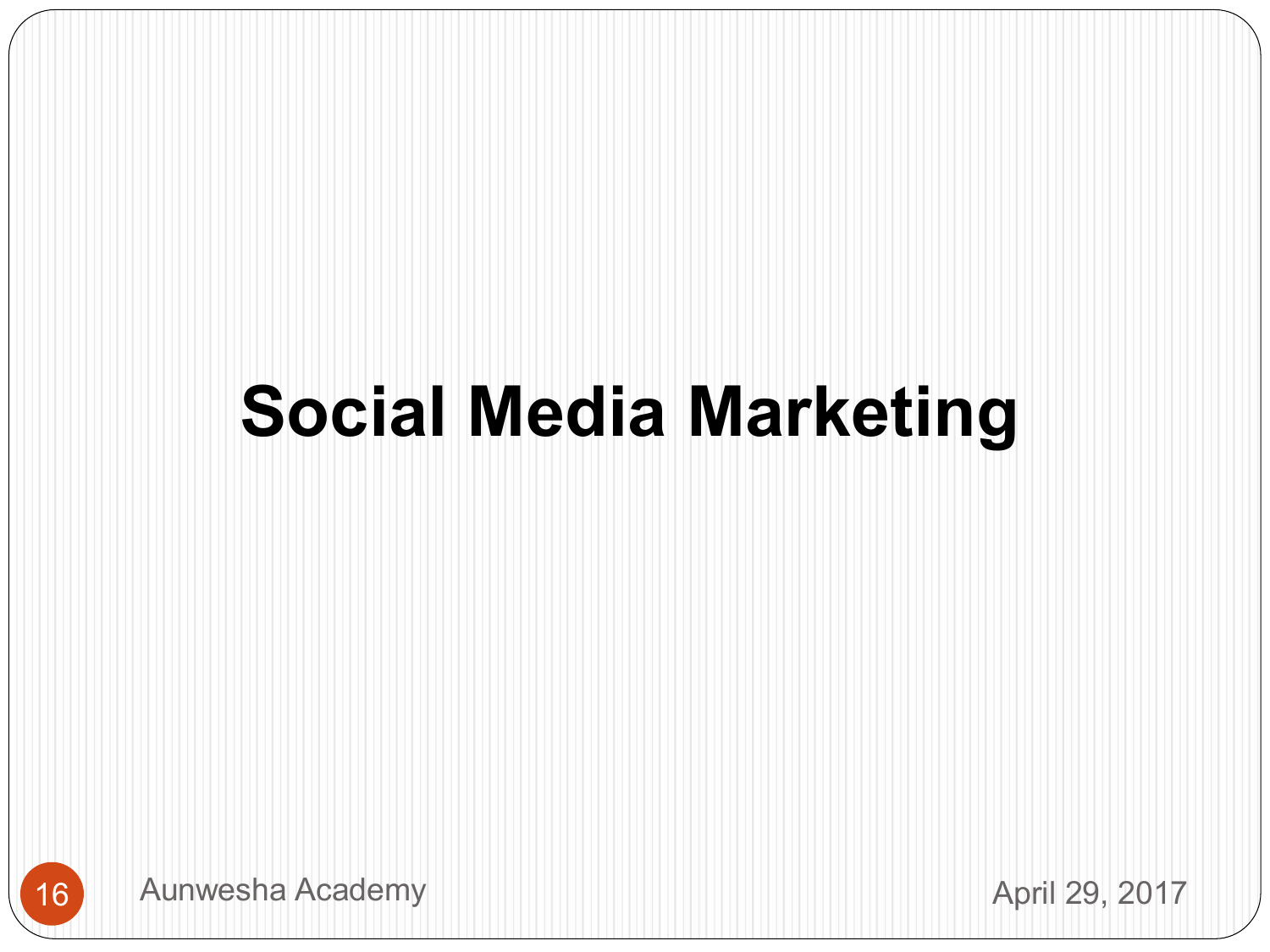## **Social Media Marketing**

- Today, the world has indeed become a small place, thanks to social media.
- With an average person spending at least an hour a day on a social networking site, it is important to exploit this avenue as a marketing tool
- Social media training programs help to plan, execute, and assess social media campaign
- You will employ techniques and strategies on social media sites to increase traffic to your website, promote your brand and reputation online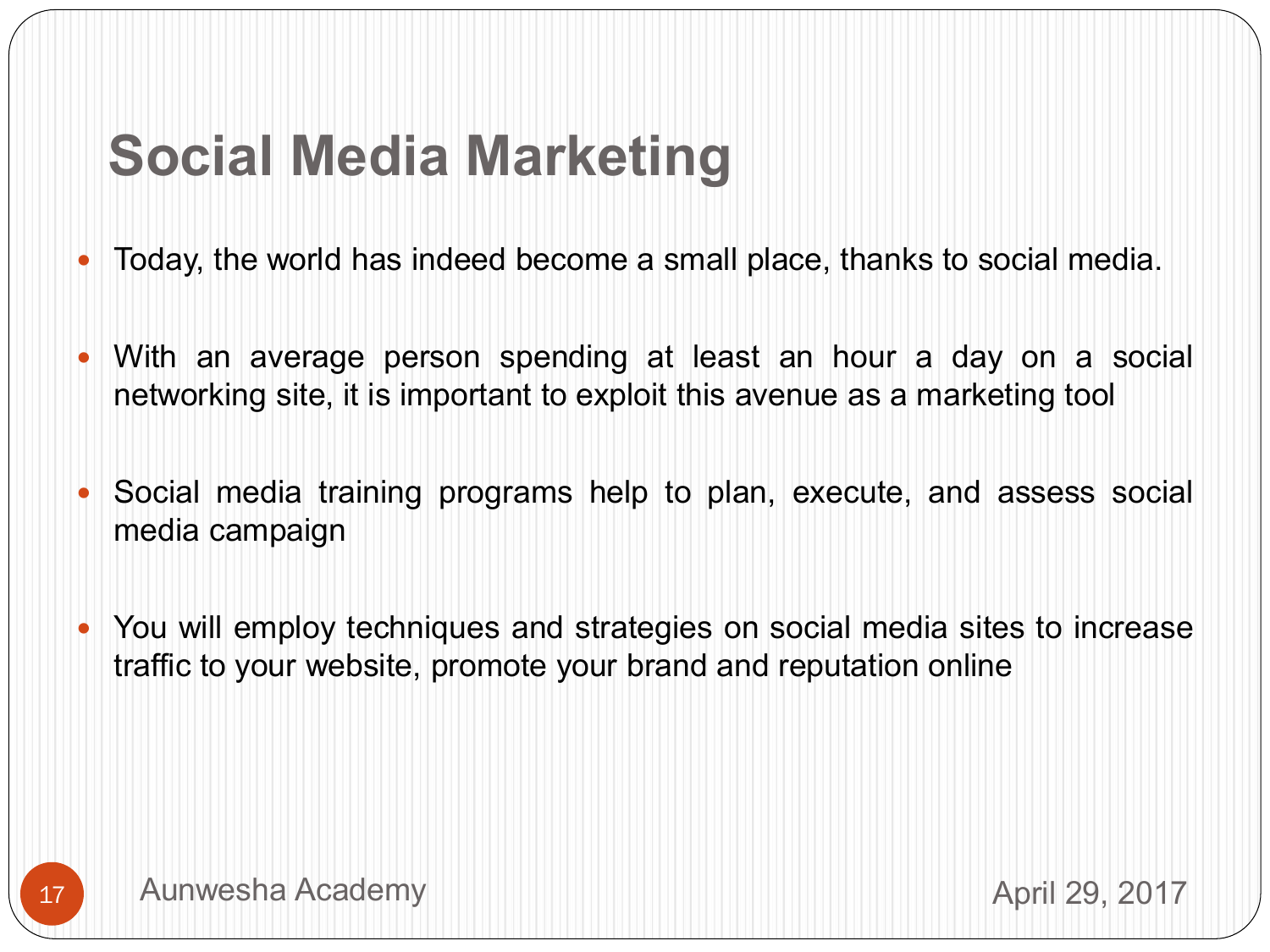### **Social Media Marketing**

- Video has become essential: A significant 60% of marketers use video in their marketing and 73% plan on increasing their use of video.
- Facebook and YouTube hold the top spots for future plans: At least 63% of marketers plan on increasing their use of these social networks.
- Facebook is the most important social network for marketers: 55% of marketers chose Facebook, followed by LinkedIn at 18%.
- Facebook ads dominate: A surprising 86% of social marketers regularly use Facebook ads,
- Tactics and engagement are top areas marketers want to master: At least 90% of marketers want to know the most effective social tactics and the best ways to engage their audience with social media.

18 Aunwesha Academy 29, 2017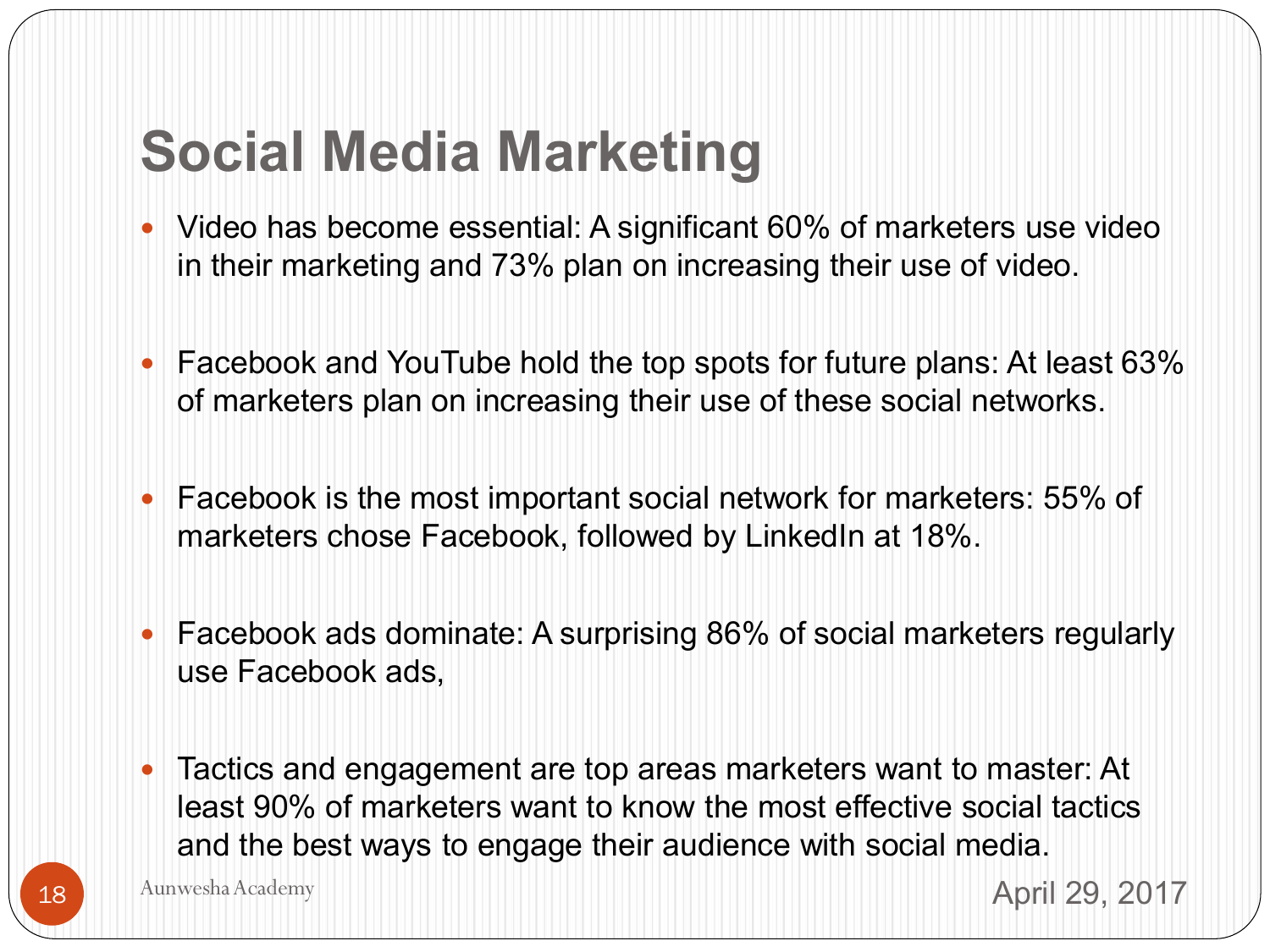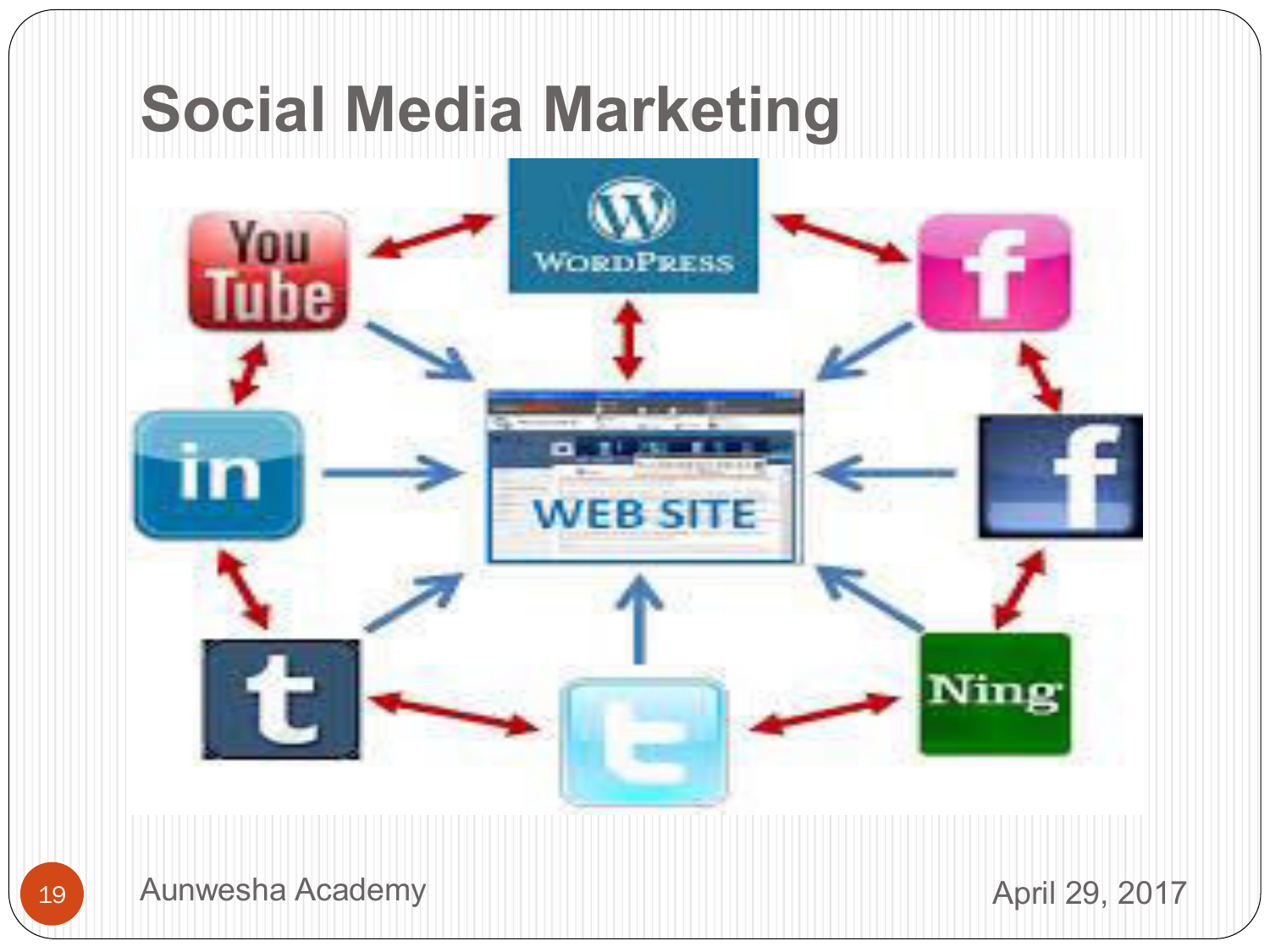#### **Social Media Marketing – Job Opportunities**

- The need for Social Media specialists increases as consumers turn more towards the social media networks for information.
- Business2community.com says that social media have a **42%** job growth.
- Normally a fresher can earn Rs 15000 Rs 25000 per month depending on his / her skills while the average salary for a social media manager is anywhere between Rs **4 Lakh** and **Rs 6 Lakh** per annum.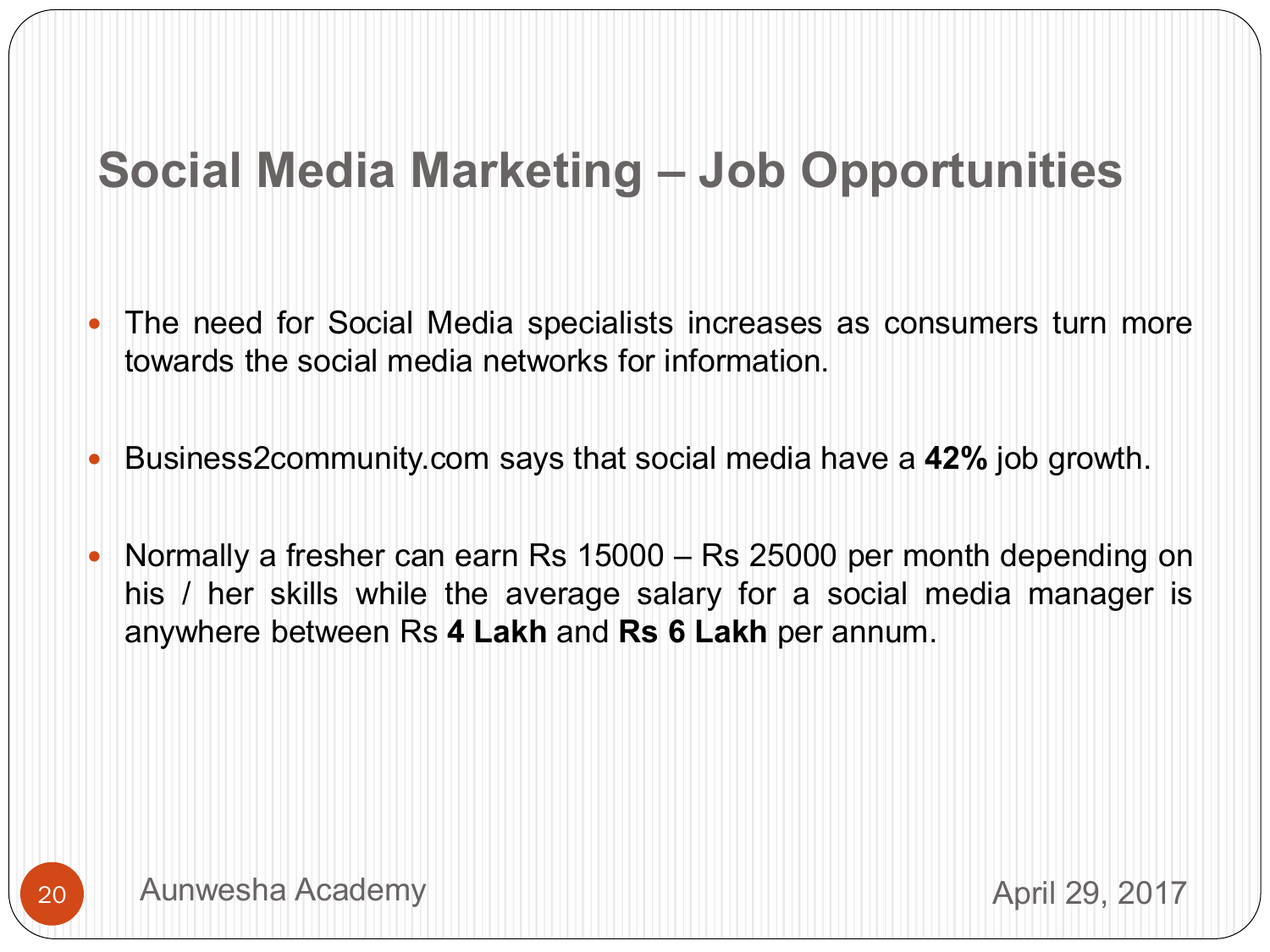#### **Social Media Marketing – Facebook**

- The king of Social Networking
- Over 1 billion monthly users
- 80% of users access facebook at least once from mobile



21 Aunwesha Academy 21 Aunwesha Academy 21 April 29, 2017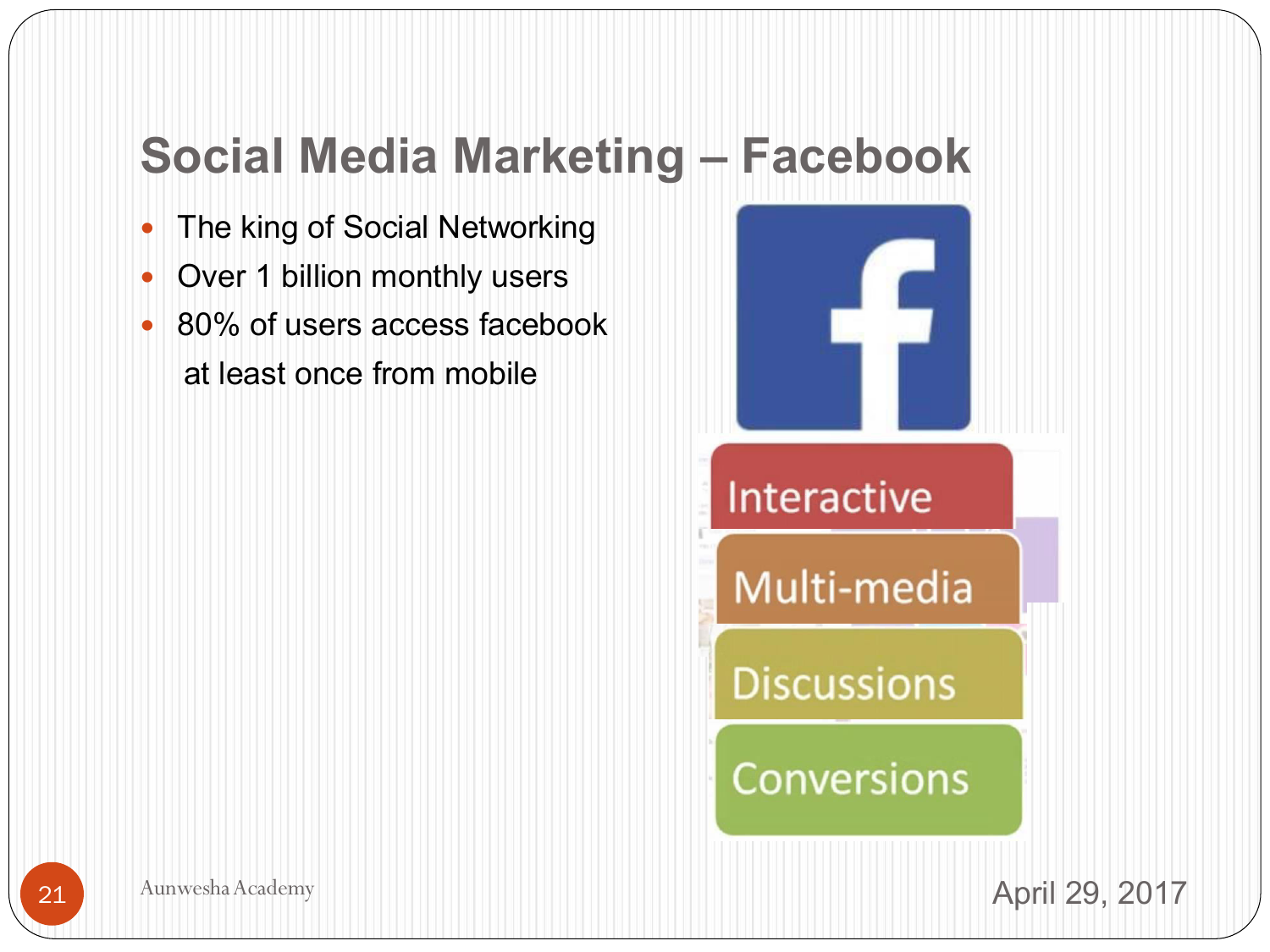#### **Social Media Marketing – YouTube**

- The second most popular social networking channel
- Allows to discover, watch and share originally created videos
- Over 1 billion unique visitors every month
- Mobile makes up more than 40% of global watch time
- Over 50% of sales now come from YouTube



aunwesha Academy 22 Aunwesha Academy 22 April 29, 2017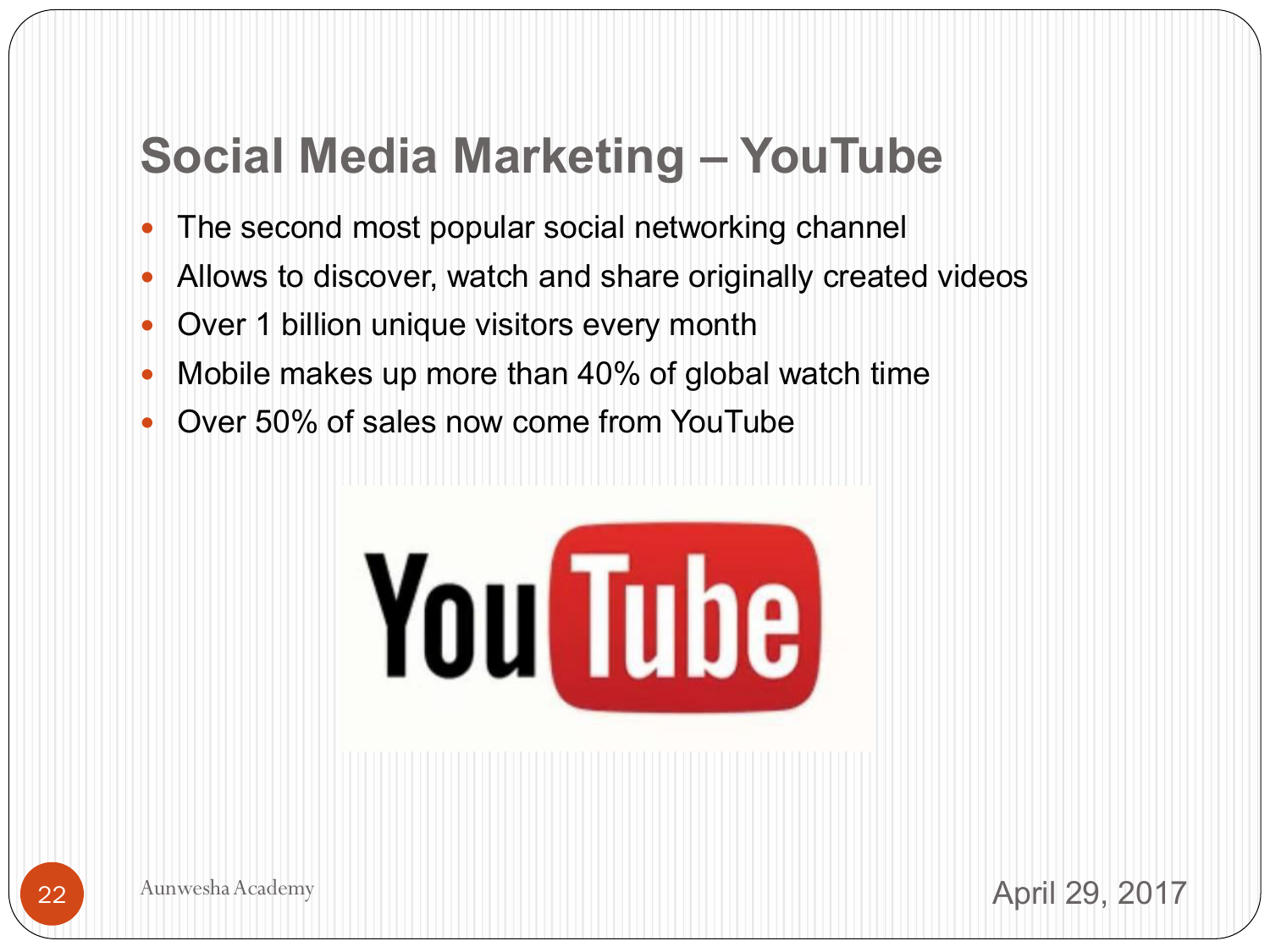#### **Social Media Marketing – LinkedIn**

- The world's largest professional network online
- The most valuable B2B channel of business
- Mobile accounts for 45% of unique visitors





Aunwesha Academy 23 Aunwesha Academy 23 April 29, 2017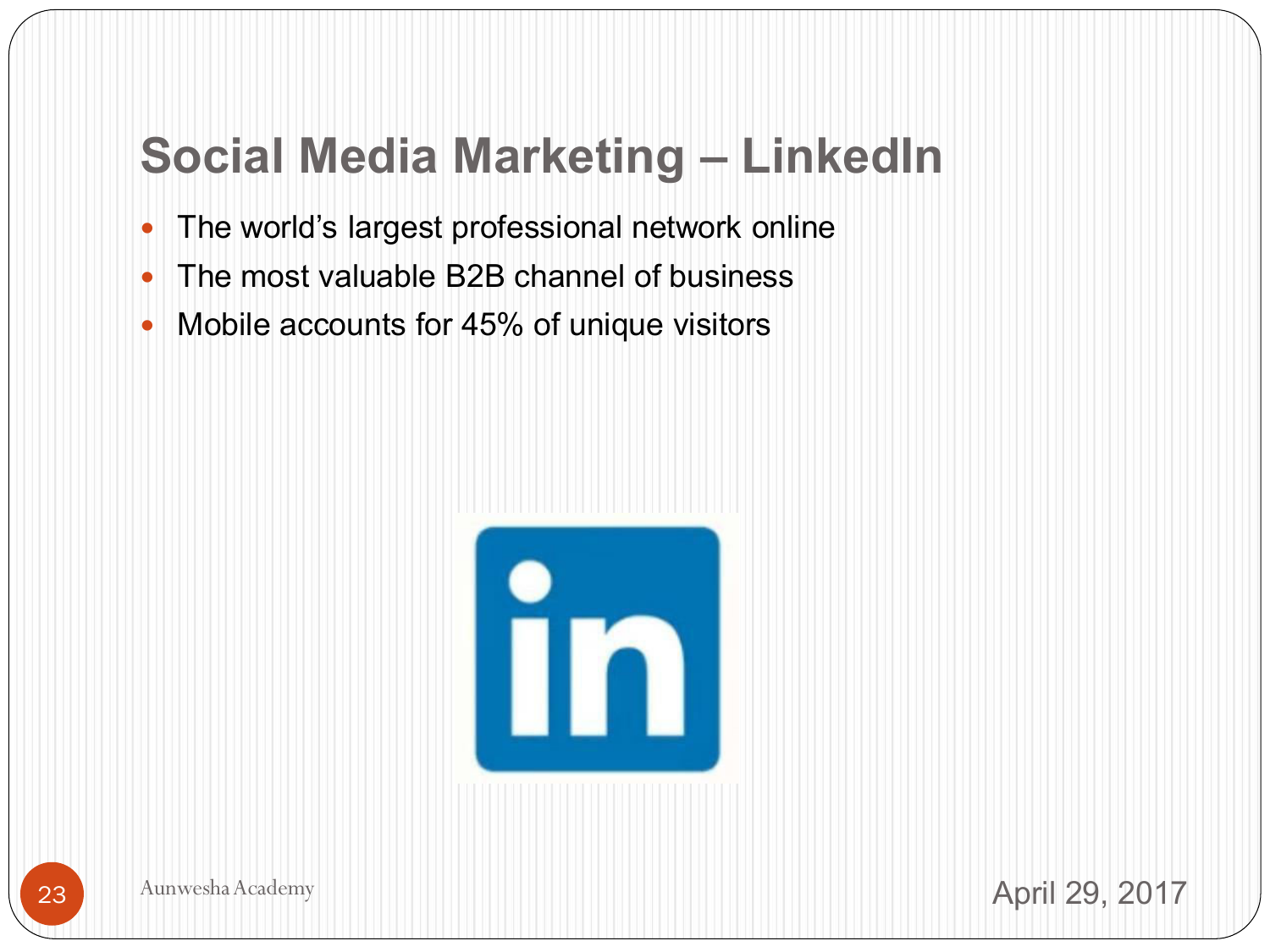#### **Social Media Marketing – Course module**

- Introduction to Social Media
- Social Media Channels
	- -- Blogs
	- -- Microblogs
	- -- Social networks
	- -- Media sharing sites
	- -- Social review sites
- Engaging With Influencers
- Listening & Reputation Management
- Social Media Measurement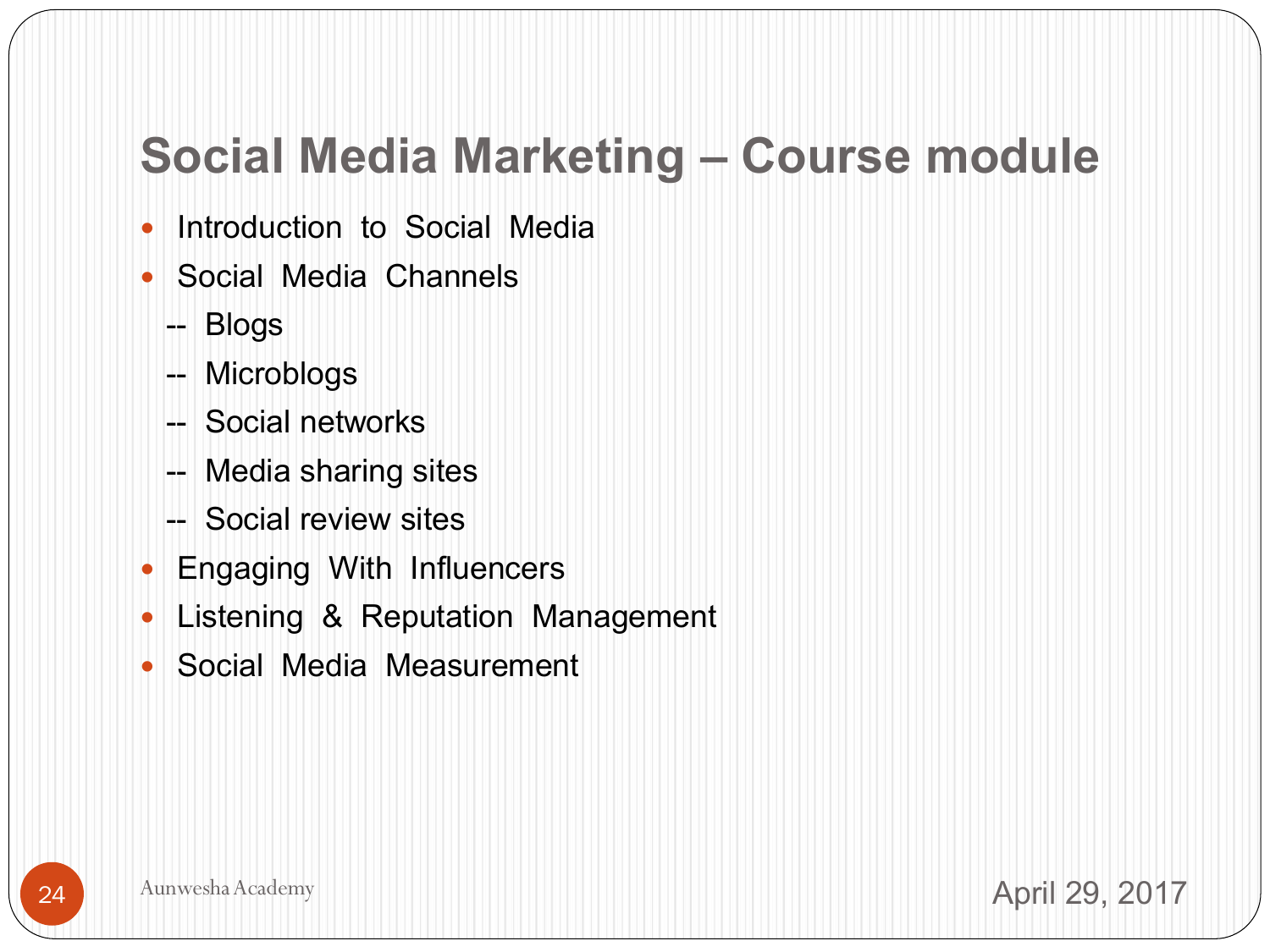# **Pay Per Click (PPC)**

25 Aunwesha Academy **Aunwesha Academy April 29, 2017**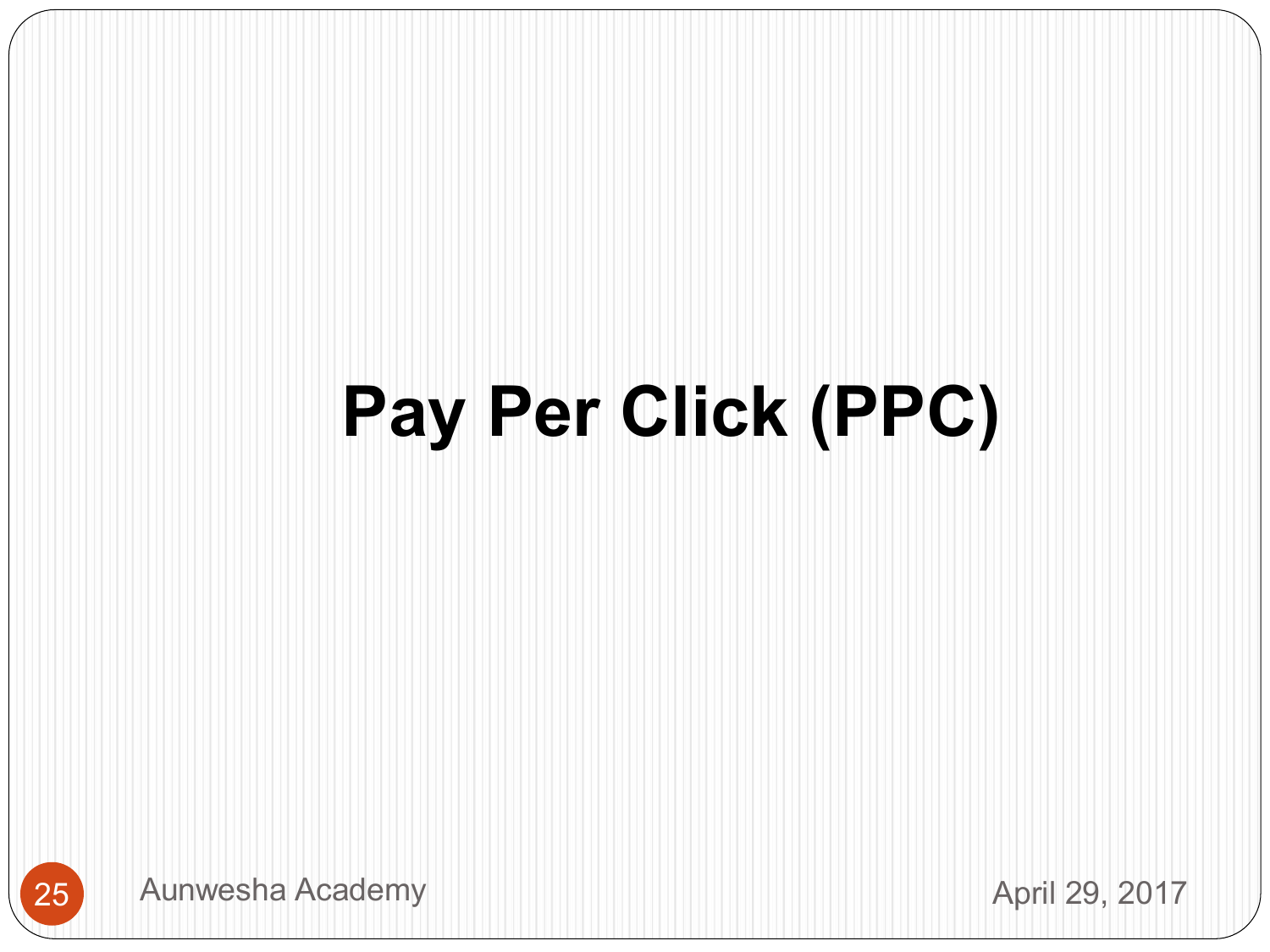# **Pay Per Click (PPC)**

- Pay per click (PPC) in an online advertising model where the revenue comes in through sponsored click-through advertisements; which means that a website carries an advertisement but is only paid if that ad is clicked
- Pay Per Click (PPC) and Cost Per Click (CPC) are the money drivers in the internet world
- PPC training program focuses on optimizing ad spends and maximizing click-through rate (CTR) and conversion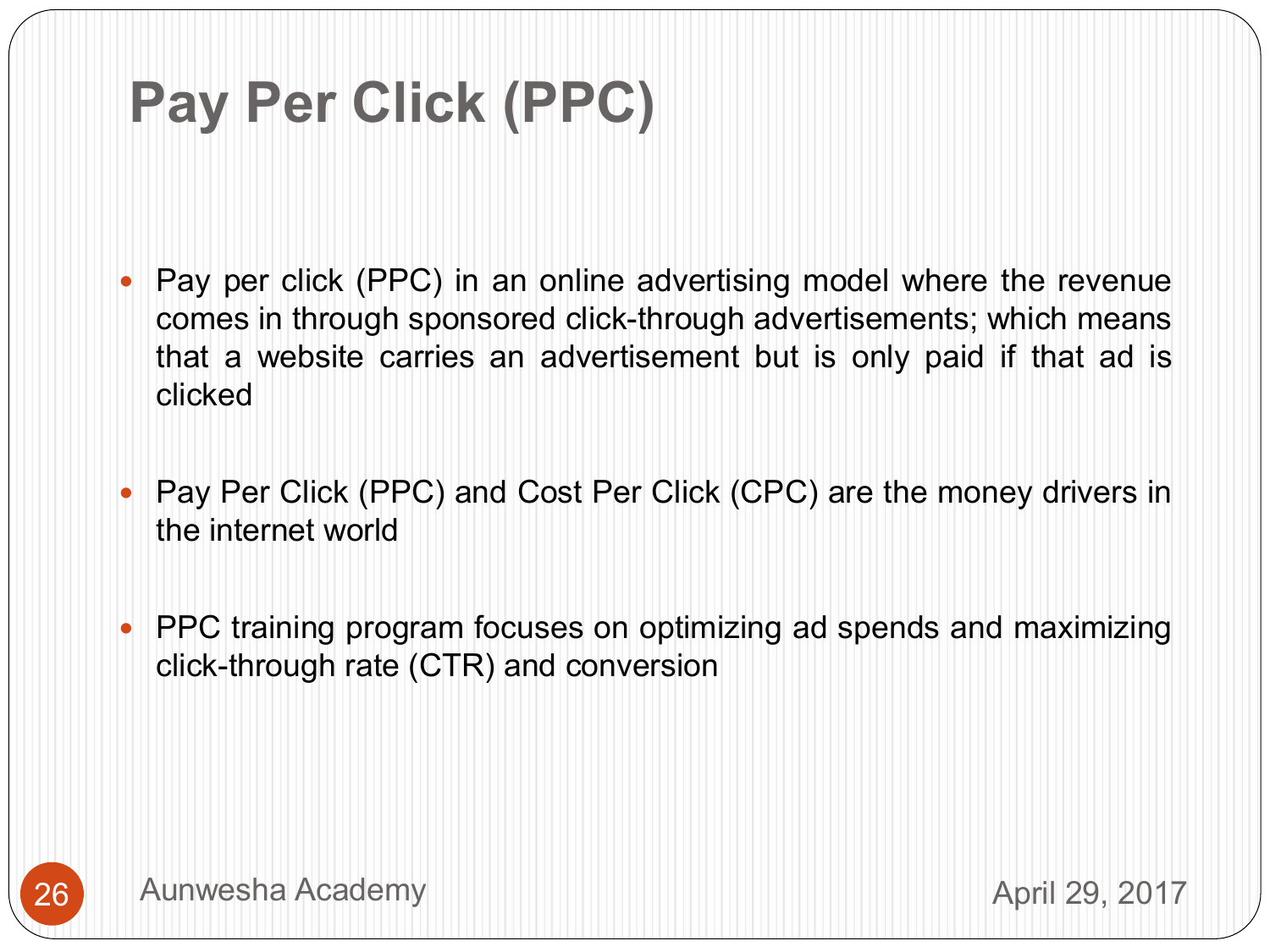### **Pay Per Click (PPC)**

14 (14) reginal histories that the

Heleda care and . Hospital and  $-40.4$ 

**Croope** demands that plant

> in NY Cosmolic Bentlety - NYCOLOGIE LIST a exhibition and r. GCS 106-109 LC BOSE ET RT TOLITUR, PARTING THE SHALL PANIELE TO GALE & REALTED THE BASIC AGENT BOOK IS THE THE REAL FINITE I will be a construct with the time of the

Africade Geridade - Fran Bate Historic Foats & S. Bas. side recognized recognized r'y sins Patents mining anyones. Station investments (presents/present) - Excluye May

**List A Derest NYL - Editoral Berger Colo-Edition Company Les 4 C.X.** ing Denking Cordi Dealer Toronton Liberald And Toront 144

to and advoked. Promoti Con DV Palemendado d tend and he's land/out-to-talling start of FEED ET TO GENERAL SHOPLING.

Guarty Cleanal Care of New York charge the major and the collection Dolph Leph

MYC Derkal Avenuaded - SCRID sees disped just function of the STAGE VALUE

60% College of Danisony istuarium and 27 Winds, all to 74 Daily December 1 Electric states

Unsales New York Denkel Melalling. deed (in World).

sings their late." **TRIP OF** ALL ASSAULT track from \$15.

**House** A.

THE CONTROL OF THE **Park Ford Dist** (FIS EXCHA)

**AND RESIDENCE** marked let-**ENGLAND HELM** 

> Elle Resolution And many state, care.

# **Pay Per Click Ads**

**Allan Asu son** 

LIGHT COUNSIL DIMINI ENGINEERIA ALANEMAKSI LUOLI F Joer a sea dealer TRAINEY WARRANTA DA TUNISIO. Lighter Augh Composition writing If You'll do not have the day that I have

**Bendel Crowrs In A/Day** TROUGHLAUSE ENGINEERING Dansfeld Chinese in Testal and Dto interactive for enterprisons. . . . E EIG Crowns East Auroli, Tread Seco THE RESIDENCE.

Ling enricowo benbelle a free and produced and the set of policitination siyosiy manayi naso dan naan, Equivalibility in Papel Library EL Andrew

Rowski Humphing 2215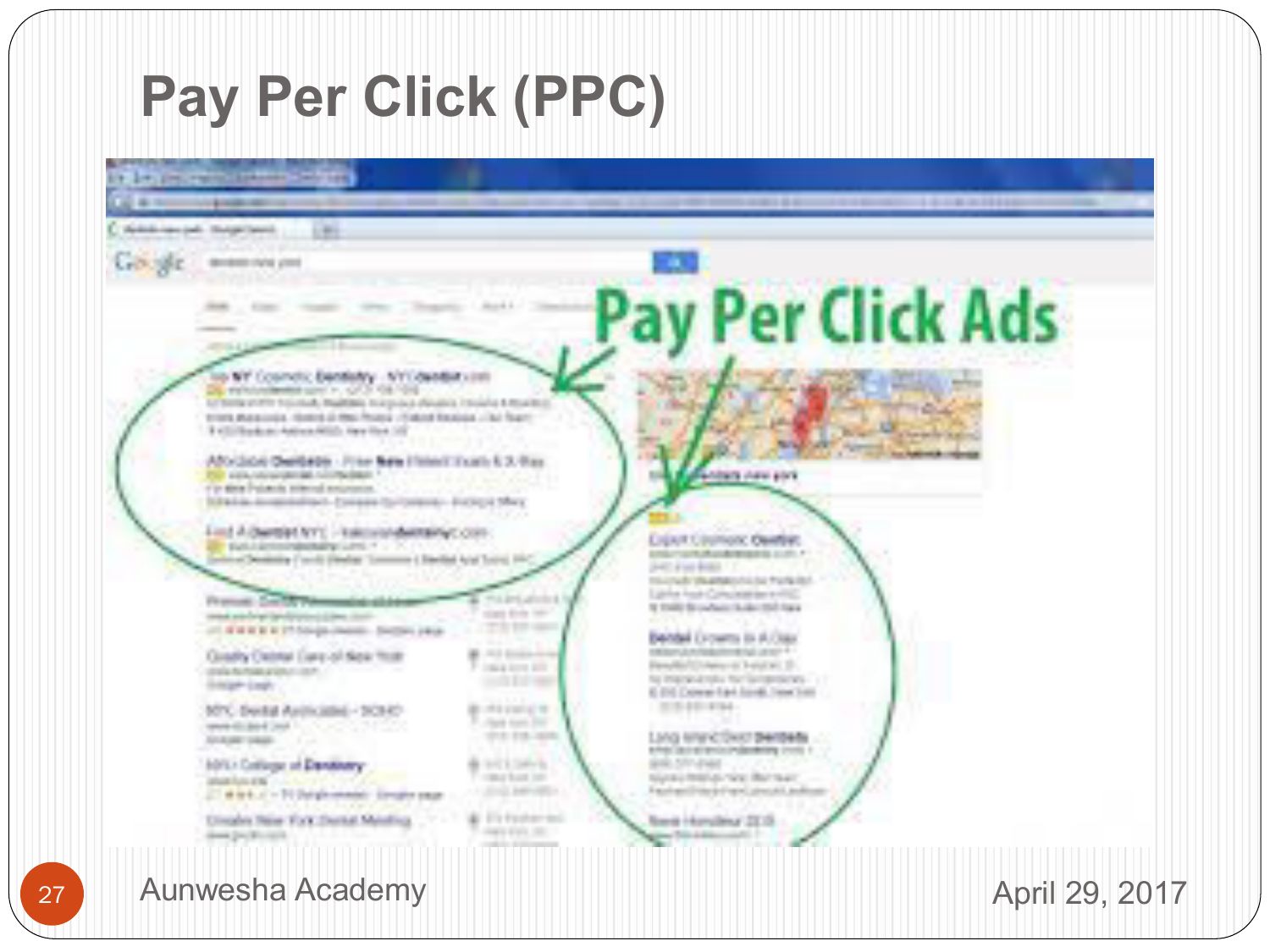# **Pay Per Click (PPC) Cycle**



28 Aunwesha Academy 28 Aunwesha Academy 29, 2017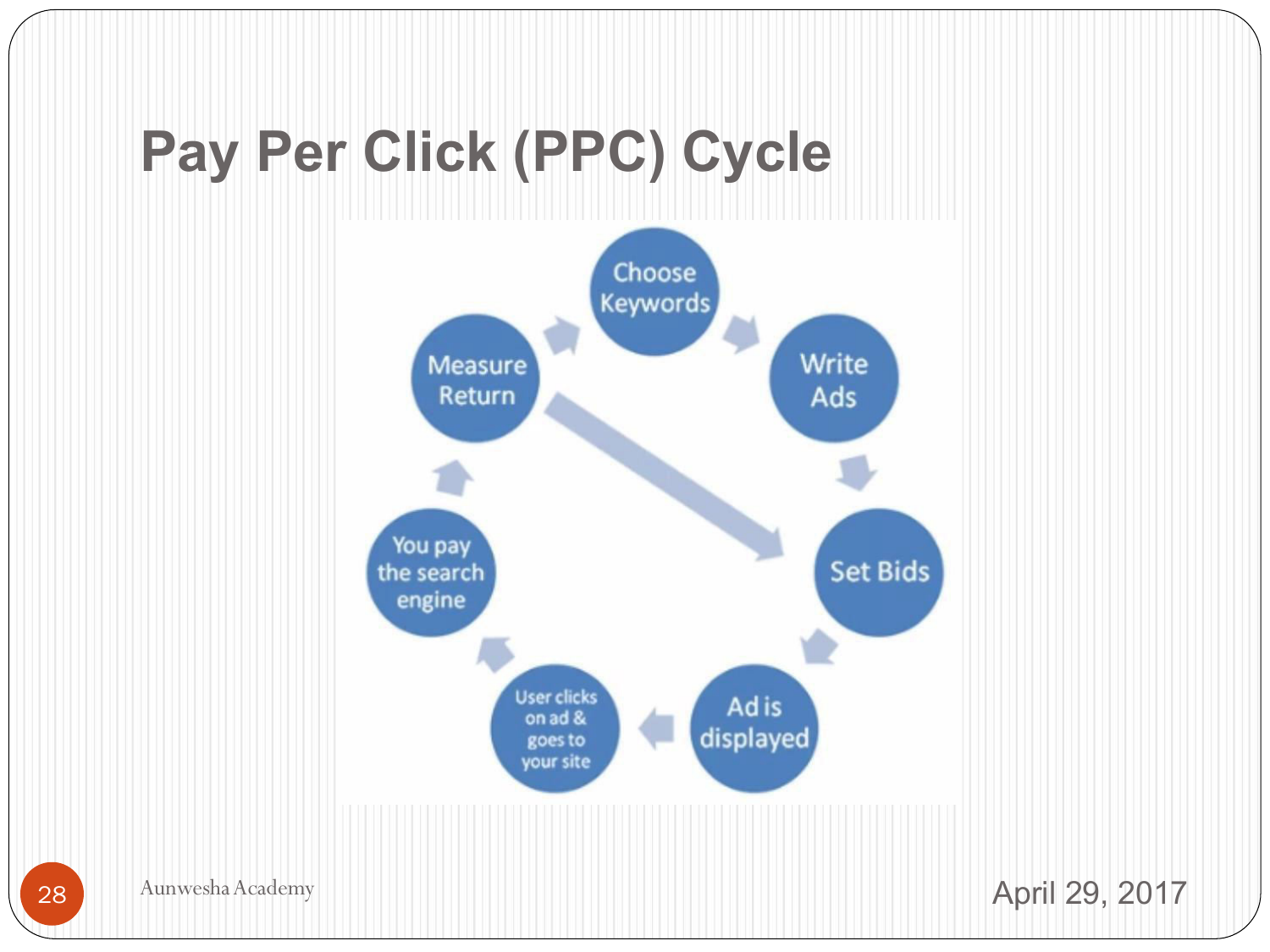# **'R' factors of Pay Per Click (PPC)**

The three 'R' factors make PPC a level playing field across businesses

# $((\bullet))$  Reach



# Relevance





Aunwesha Academy **29 Aunwesha Academy** 29, 2017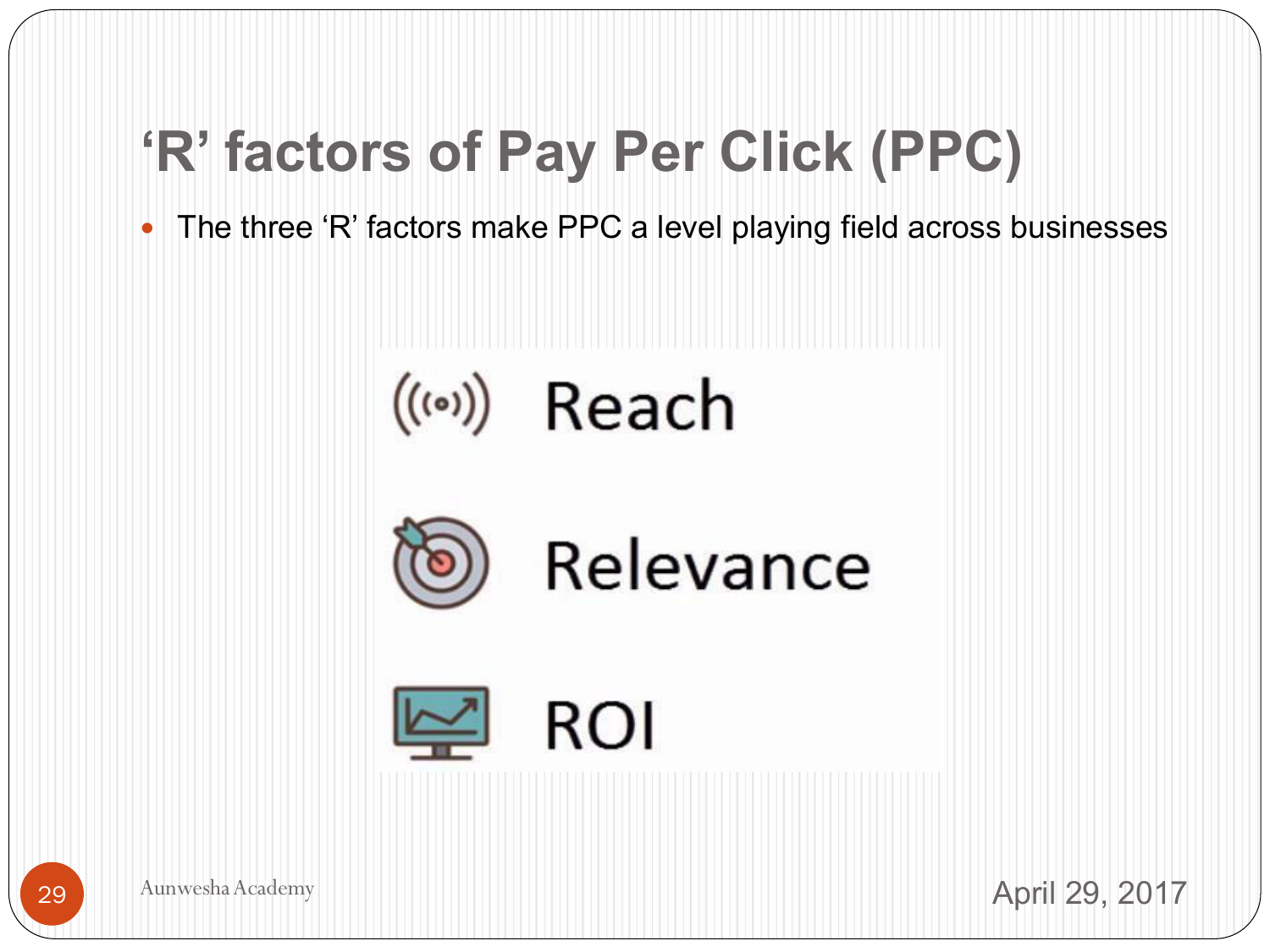#### **Pay Per Click (PPC) – Job Opportunities**

: As per searchenginewatch.com, PPC specialist was the **second** most sought after job profile across several online job listings

 Average salary for a PPC expert is around **Rs 25000 – Rs 30000** per month.

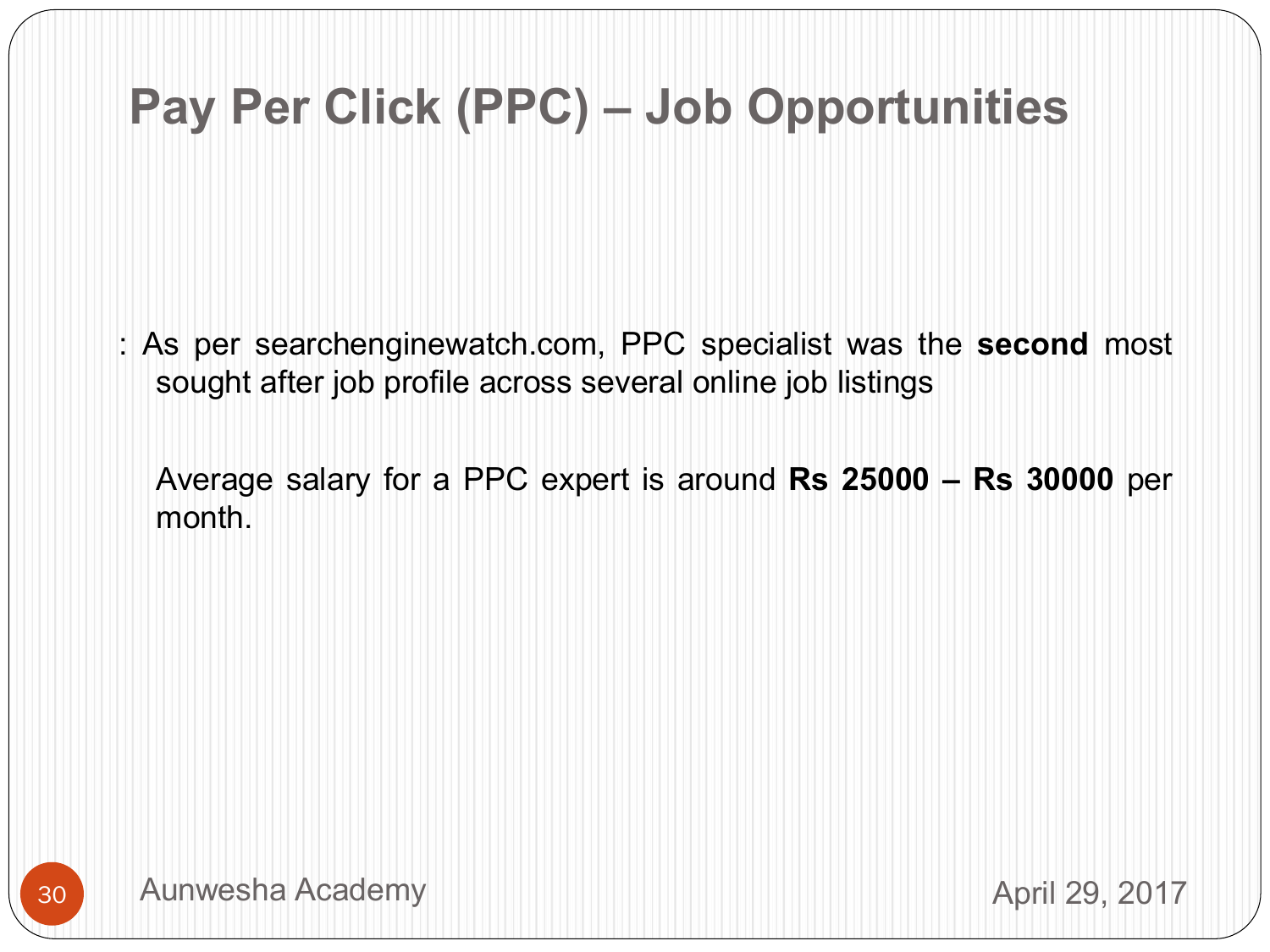# **Pay Per Click (PPC) – course module**

- Introduction to PPC
- Account Hierarchy
- The PPC Auction
- PPC Targeting Options
- Keyword Research
- Measuring Goals & Bidding Options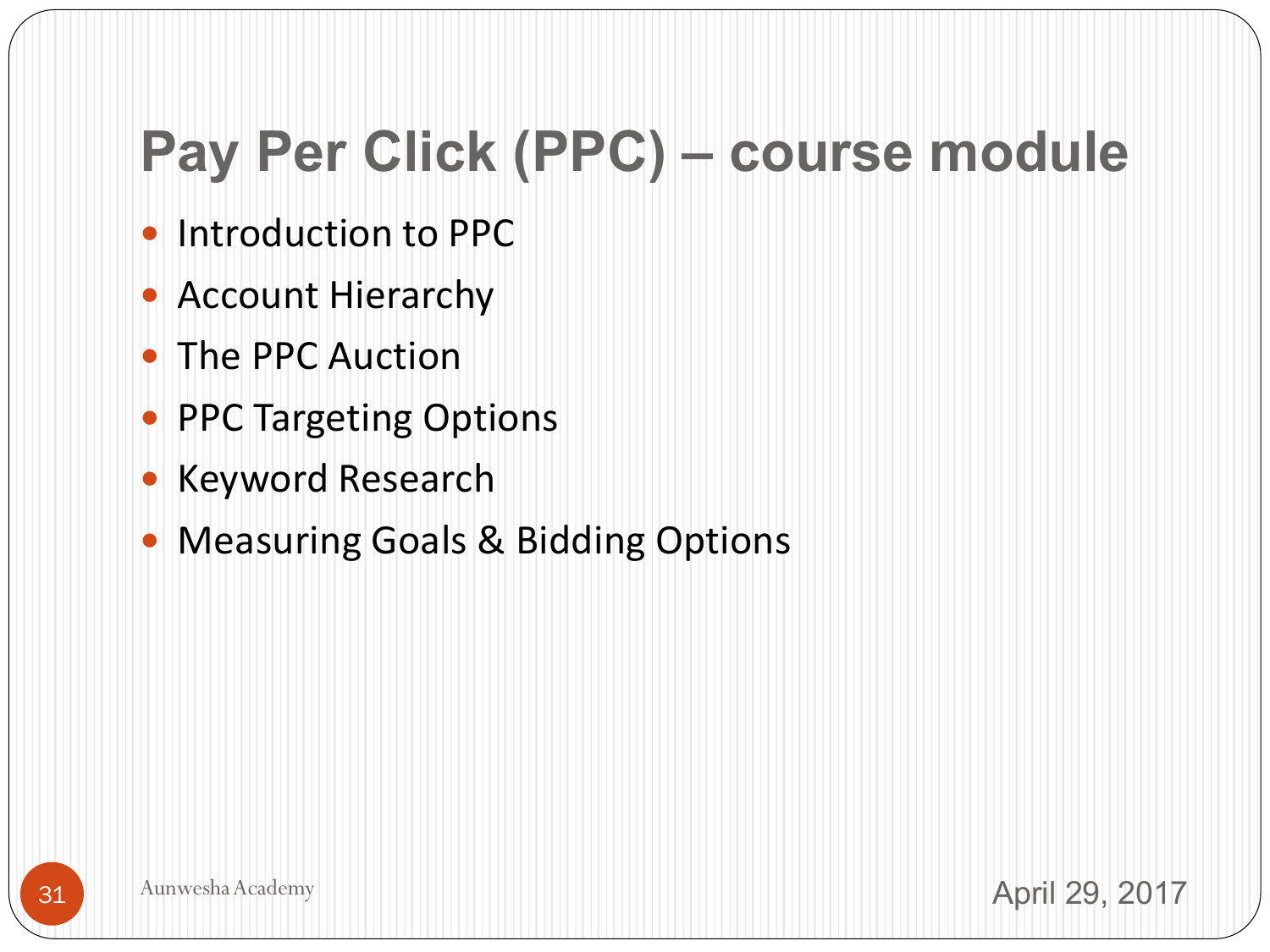# **Mobile Marketing**

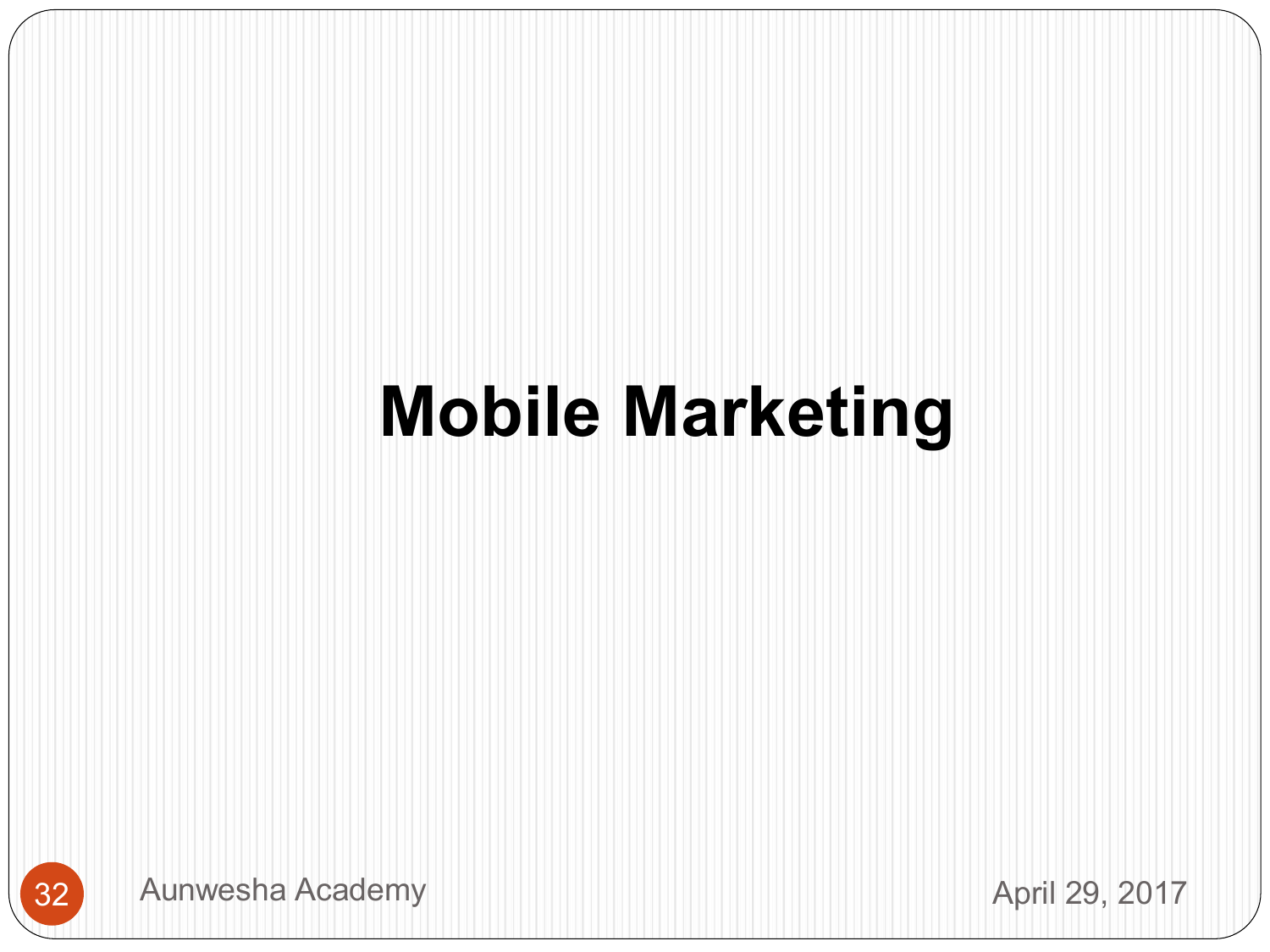#### **Mobile Marketing**

- A keen digital marketing expert will not overlook a major digital segment – the mobile world, as the technology world keeps getting more 'mobile' with newer versions of phones and tablets
- In order to make the most of the mobile market, you need to be equipped to conceptualize, design, implement and monitor a mobile marketing campaign strategy on your own.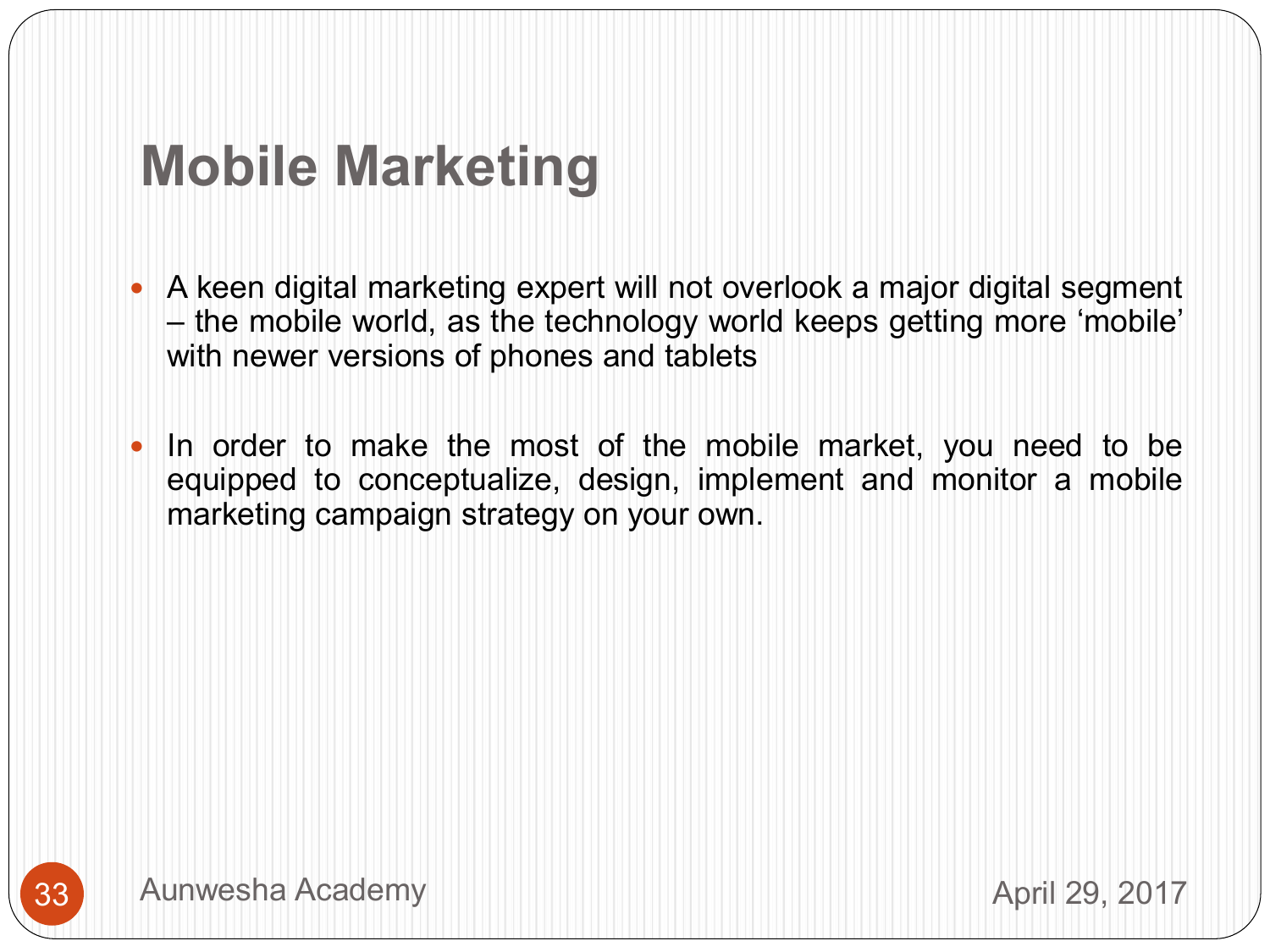#### **Mobile Marketing**



34 Aunwesha Academy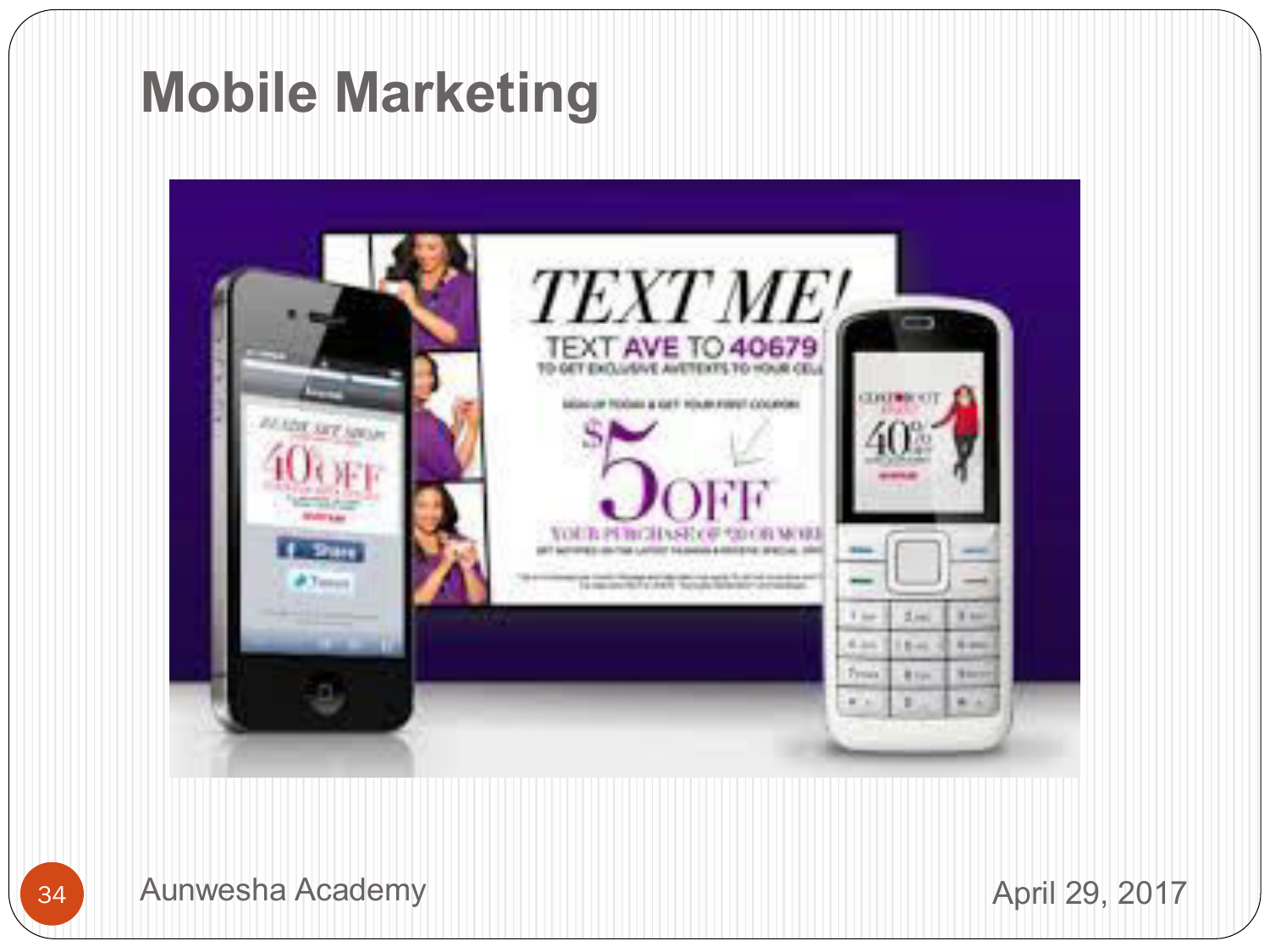## **Mobile Marketing** – Job Opportunities

 In a survey conducted by Smart Insights about Digital Marketing Trends in 2015-16, mobile marketing was **third** after content marketing and marketing automation.

 Having a 'mobile friendly' website is one step closer to the end customer.

 With every site getting a separate 'app' for mobile, it is the fastest growing internet segment now.

As mobile segment grows, so does the demand to market better on this platform – which transforms into more jobs for the mobile marketers!